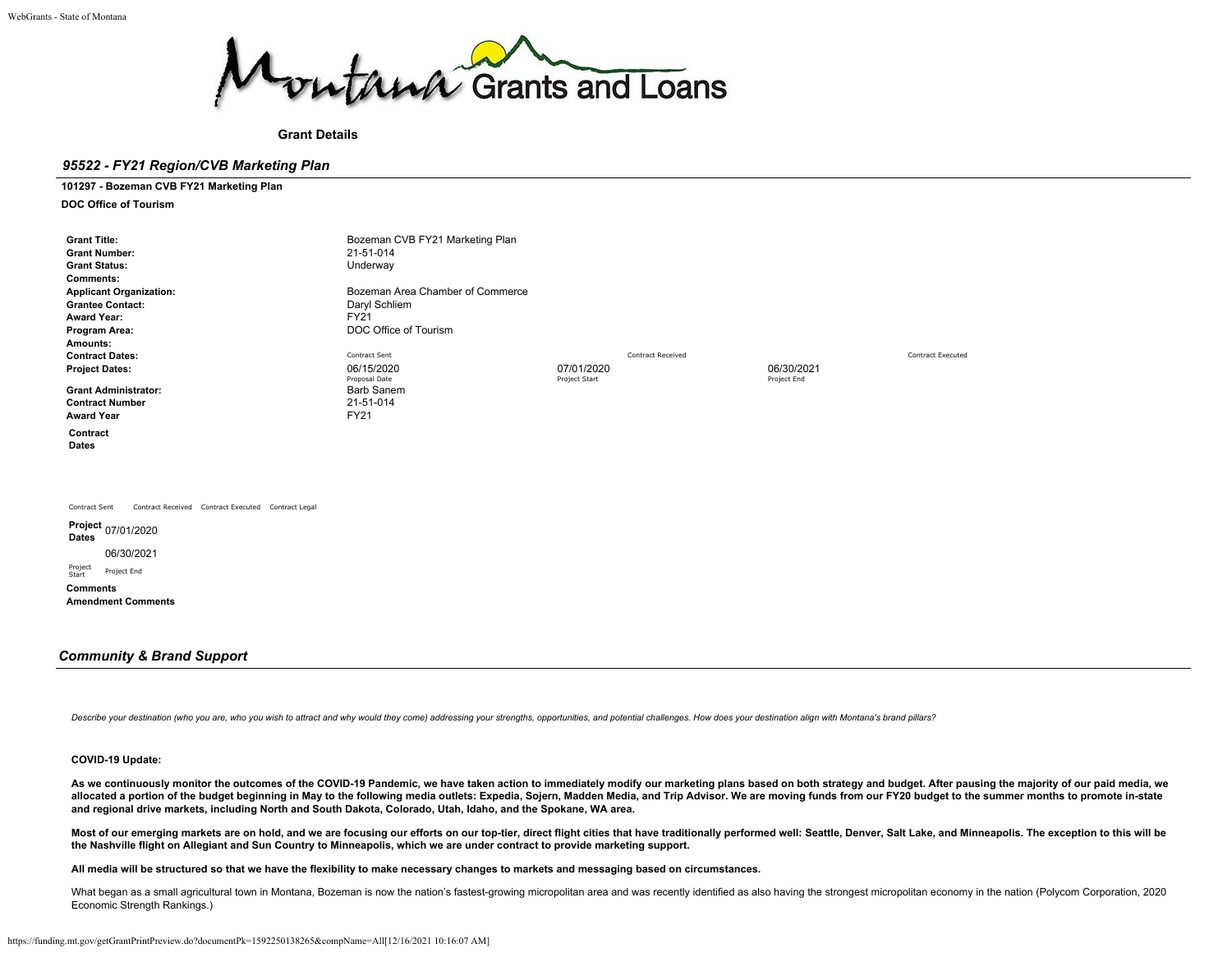The popularity of the area is easy to understand. Surrounded by six mountain ranges, four major rivers, two major ski areas, and conveniently between two of the entrances to Yellowstone National Park, outdoor recreation is Montana State University is now the largest college in the state, bringing a vibrant academic and social energy. And the entrepreneurial spirit is everywhere; boutiques, art galleries, restaurants, sporting goods stores, a create a dynamic shopping and dining experience. Museum of the Rockies, a Smithsonian affiliate, draws people not only for their impressive collection of dinosaurs but the rotating exhibits from around the world.

Bozeman embodies Montana's brand pillars, a vibrant town, just minutes from thousands of acres of spectacular, unspoiled nature. The proximity to outdoor adventure, coupled with the cultural benefits that rival urban areas one of the state's most sought-after destinations.

In 2019, Bozeman Yellowstone International Airport handled 1,573,860 passengers, a 17.3% increase over 2018, and the 10th consecutive year of record-breaking traffic. We now have nonstop service to twenty major markets acr United States, including daily flights to Atlanta, Georgia, the world's busiest passenger airport. The terminal is currently under a \$27 million expansion, including a 4-gate terminal, a third restaurant, more retail, an o area, passenger boarding bridges, and a more extensive terminal apron to serve more planes with space for future development.

#### **Strengths**

- . Yellowstone National Park: Bozeman sits between two of the five entrances to Yellowstone National Park, making it a great home base. In 2019, 68% of the people who stayed at least one night in Bozeman visited Yellowstone National Park (ITRR, Nonresident Travel Survey, 2019.)
- **Ease of Access:** Bozeman Yellowstone International Airport is the busiest in the state. There are 21 nonstop flights to major cities across the United States, and I-90 runs directly alongside the town.
- **Proximity to spectacular outdoors:** In 2019, the top activities visitors engaged in while here are:

Scenic Driving: 64%

Day Hiking: 47%

Wildlife Watching: 41%

Nature Photography: 35%

With six mountain ranges, three state parks, and Yellowstone, the outdoor recreation is abundant.

**Urban vibe with a small-town feel:** Bozeman is full of entrepreneurs, students, tech-giants, farmers, and cowboys. It's an eclectic mix of interests with one thing in common, a love of the outdoors.

#### **Opportunities**

- Increase visitation from regional drive markets and Montana residents.
- Repeat visitors. 77% of visitors in 2019 said they plan to visit again within the next two years. (ITRR, Nonresident Travel Survey)
- Target direct flight markets that have performed well and have low cases of COVID-19.
- Supporting Bozeman Yellowstone International Airport and the air service through increased targeted marketing.

## **Potential Challenges**

- Bozeman has two new hotels this year, with five more in the planning stages prior to March 15, 2020, giving us more inventory to fill.
- Keeping congestion out of Yellowstone National Park.
- Resurgence of COVID-19 in target markets and locally may lead to extended travel restrictions.
- The long-term impact COVID-19 will have on airline travel is an unknown. In 2019, 29% of visitors to Bozeman flew on a portion of their trip. (ITRR, Nonresident Travel Study 2019)
- Economic concerns due to COVID-19 and the upcoming election could raise worries about discretionary spending.
- Growth in both visitation and residents presents a challenge in maintaining infrastructure while maintaining the charm of Bozeman.
- Significant weather events such as heavy snowfall or wildfires can hinder visitation to the area.

FY21 will be a year of re-instilling travel confidence after the damaging effects of Coronavirus. Bozeman CVB has strong partnerships, including the newly formed Gallatin Valley TBID, which expands our Tourism Improvement county-wide, which will include Bozeman and the surrounding area, Belgrade and Three Forks. This structure replaces our former TBID, which represented hotels only within city limits. The expanded TBID better represents our more financial contributors than the Bozeman Tourism Business Improvement District was financially responsible for in the past. This partnership will allow us to maximize our use of marketing dollars and target our campaig the first year of collections under the expanded structure.

As such, the CVB budget will fund seasonal, targeted, micro-campaigns to high quality visitors/leads farther down the funnel. Most years, we divide our budget into a 60/40 split between winter and warm season. This year, w a 50/50 split to try to regain some of the losses due to COVID-19, starting with a strong focus on in-state and regional drive markets. From there, we will carefully add direct flights based on our strongest performing mar managing the COVID-19 outbreak well. Each campaign will have a unique landing page, unique creative, a defined target audience, and a specified budget. All of our media buys will be negotiated on a quarterly basis in order flexible due to market situations.

The TBID will be focused on top-of-the-funnel awareness and lead generation. All of our marketing messages will feature our beautiful wide-open spaces, but all of our decision-making will take into account the safety and w community. Our numbers were substantial for January and February, if Yellowstone National Park re-opens this summer, 2020 could be salvageable from a tourism perspective.

Over the years, Bozeman CVB has been committed to the Airline Transportation Committees: partnerships with Yellowstone Country, Bozeman CVB, Big Sky CVB, Belgrade CVB, Big Sky Resort, Yellowstone Club and Lone Mountain Lan Companies. This partnership has been instrumental in increasing our airline service, helping with both seat guarantees and marketing support. The majority of our contracts were completed before the outbreak of COVID-19, wi exception of the Nashville flight by Allegiance and the Sun Country flight to Minneapolis. We will continue to honor these contracts and will continue to monitor and work with Jet Blue on their flights to New York City and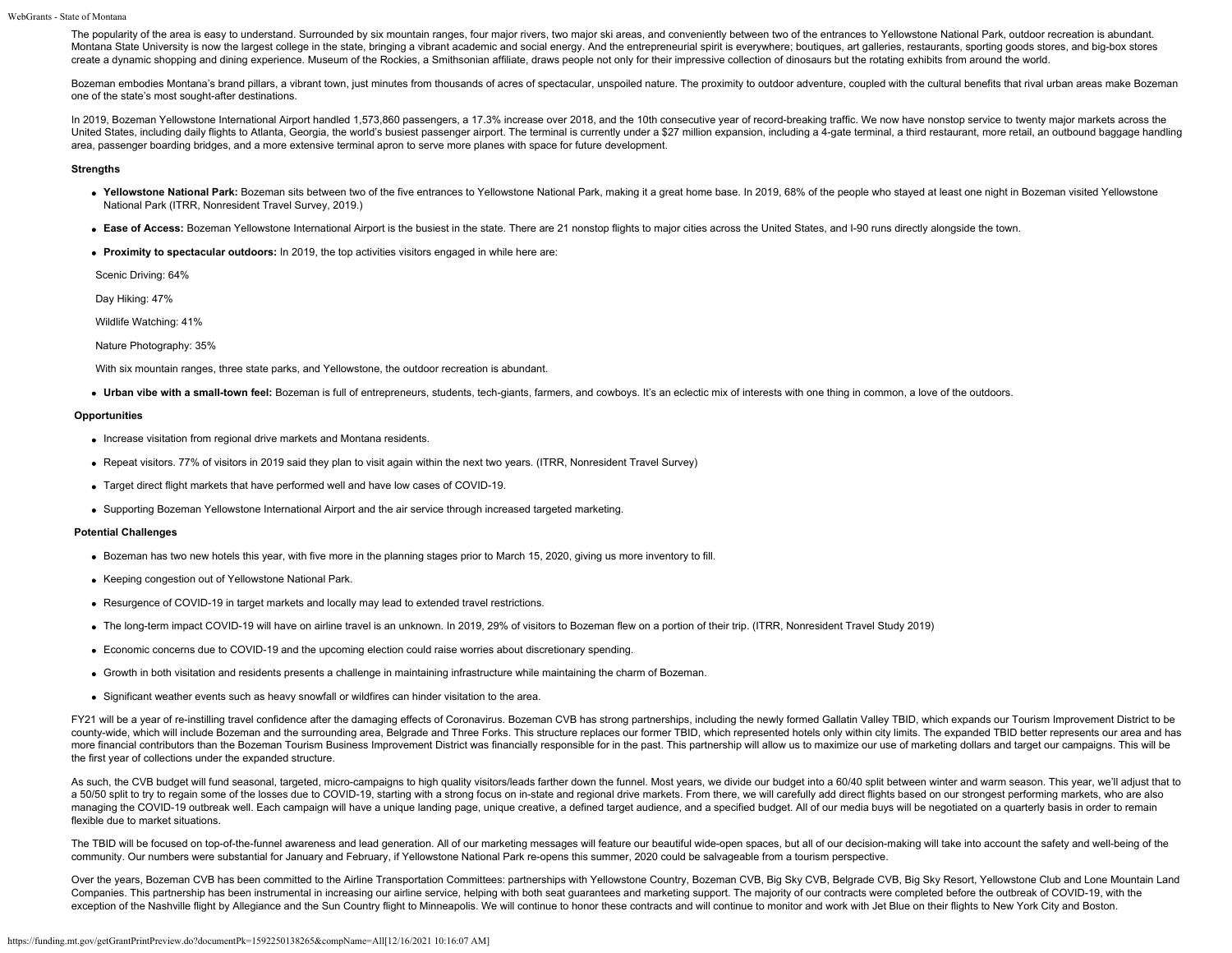#### **Describe your destination.**

Inspiration: Our social media, both paid and organic, as well as paid digital and print advertising, exposes visitors to the beauty of our area. We have also leveraged our blog content to share travel tips, things to do, w to eat. This content will continue to be a cornerstone of our paid and organic social strategy.

Orientation: We have a strong content strategy in place, publishing an average of two blog posts per week and pushing them out through social media. This year, we will begin adding short, 48-hour itineraries to the mix to regional visitors who may come for shorter periods of time. Native advertising is a robust platform for telling our story further.

Facilitation: Once people are on the site, we have numerous prompts to download the travel planner or sign up for our newsletter-those who do also self-identify their interests and go into an email queue for further inform

#### **Optional: Include attachments here**

*a. Define your target markets (demographic, geopgraphic and psychographic).*

In our drive markets, ND, SD, CO, UT, ID, and Spokane, WA, we will focus our messaging toward families. For direct flight markets, Seattle, Denver, Los Angeles, Minneapolis, and Nashville, we will speak to outdoor enthusia creative showcases our wide, open spaces and focuses on interests and activities such as skiing/snowboarding, snowshoeing, hiking, fly fishing, whitewater rafting, kayaking, climbing, and visiting Yellowstone.

#### **Film**

The Bozeman CVB will collaborate with the Montana Film Office whenever possible to encourage filmmakers to bring their work to our area. The new state incentives should bring new interest and help fuel this industry.

#### **Conferences and Meetings**

With more and more hotels coming to the area, we are gaining capacity for conferences and meetings. Although it was canceled due to COVID-19, meetings the size of the National Conference on Undergrad Research (NCUR) are pe around 400 people. In June, the Kimpton hotel will open with another meeting room with the capacity to hold 500 people.

## **Sports Tournaments and Events**

Working in collaboration with the Gallatin Valley Tournament Committee, we focus on statewide and regional tournaments both inside and outside of the Montana High School Association. Bozeman also draws visitors for runs su Bozeman Marathon, Bridger Ridge Run, and Run to the Pub. A Kenny Chesney concert is still planned for July 5, 2020, the second outdoor concert at Bobcat Stadium.

*b. What are your emerging markets?*

We target based on interests and behaviors including, national parks, skiing/snowboarding, hiking, fly fishing, adventure travel, camping and frequent travelers.

- Nashville, Tennessee
- Florida
- Charlotte, North Carolina
- Calgary, Canada

## **Optional: Include attachments here.**

*c. What research supports your target marketing?*

## Arrivalist data, Since June 1st, 2018

The arrivals per exposure (APM) metric in Arrivalist indicates a high propensity to visit Bozeman with limited exposure to advertising. We have done a great job nurturing markets outside of the state and region to grow our success, but it will be crucial that we focus more of our dollars in-state and regionally to rebuild our visitations. Another area we have been tracking is how different demographics find our website. We have found that yo heavily on search engines while social media (Facebook, primarily), and email has become a platform for attracting older demographics. Display ads, both prospecting and retargeting, is pretty balanced as far as website vis leveraged a balance of paid media to reach different demographics where they are on the internet.

ARRIVALIST - Arrivals

Top Flight Markets by Arrival - Lifetime: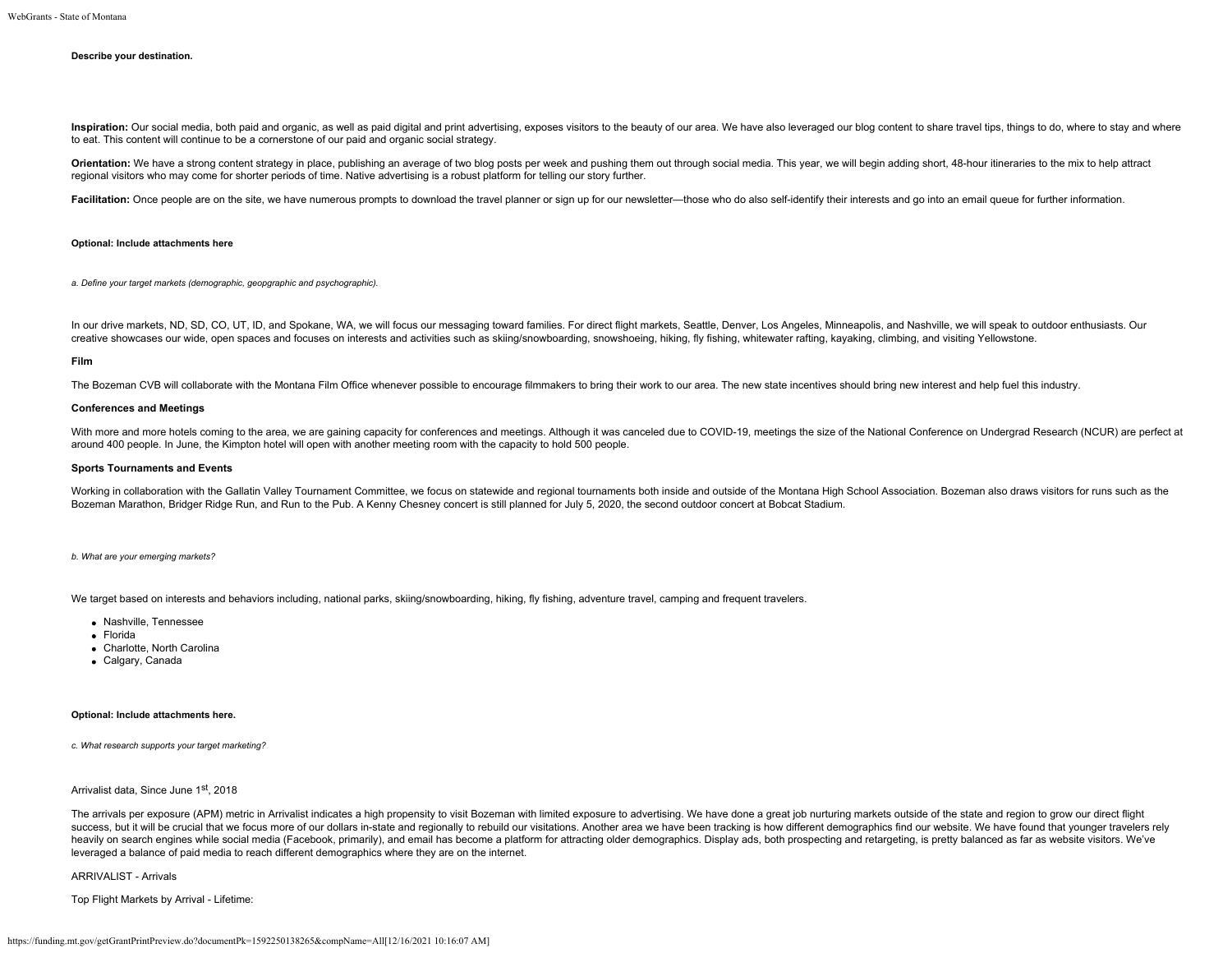WebGrants - State of Montana

- 1. Denver
- 2. Seattle
- 3. San Francisco/Oakland
- 4. Salt Lake (could be fly or drive)
- 5. Los Angeles
- 6. New York
- 7. Minneapolis
- 8. Portland
- 9. Chicago
- 10. Washington DC.

Top Drive Markets by Arrival - Lifetime:

- 1. Billings
- 2. Salt Lake City (could be fly or drive)
- 3. Missoula
- 4. Idaho Falls
- 5. Spokane
- 6. Great Falls
- 7. Boise
- 8. Rapid City
- 9. Minot
- 10. Fargo

Top Markets by Arrival/Exposure - Lifetime

- 1. Glendive
- 2. Billings
- 3. Missoula
- 4. Great Falls
- 5. North Platte, NE
- 6. Rapid City
- 7. Juneau
- 8. Idaho Falls
- 9. Minot
- 10. Anchorage
- ITTR Nonresident Travel Study, 2019
- Destination Analysts:

"Montana Brand and Exploration Research," October 2016

"Profile Study of the Winter Enthusiast," February 2018

- Website traffic trends
- Organic traffic
- Bozeman CVB Email list
- Social media metrics

## **In FY21, our primary goals are:**

- Re-instill confidence in traveling to Montana. We will focus our messaging on wide-open spaces, and the room to be active and outside.
- Focus on increasing visitation from drive markets and in-state residents.
- Strategically rebuild our direct flight traffic while keeping in mind some markets are harder hit by COVID-19 than others. The health of the market will be a factor in determining where we target our dollars.
- Increase winter visitation.

*a. In what types of co-ops with MTOT would you like to participate?*

This year, we plan to participate in Parents magazine and Sojern, which has been successful in the past.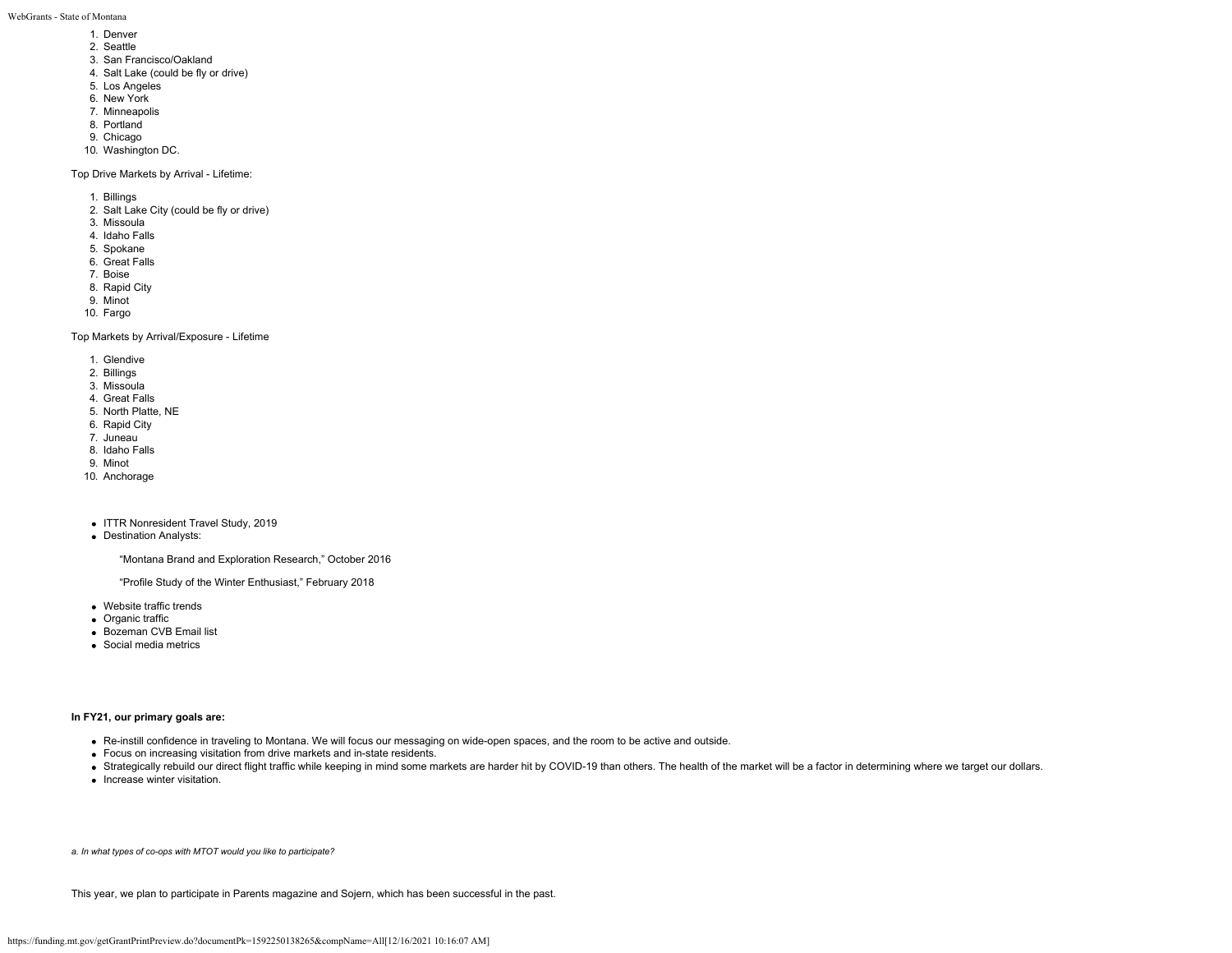## **Optional: Include attachment here.**

*b. In what other types of co-ops would you like to participate? (Regions/CVBs, etc.)*

The past couple of years, Yellowstone Country has offered co-ops with Trip Advisor and often various targeted print publications. These co-ops are a great way to reach an economy of scale and maximize both our budget and o The Airline Transportation Committee collaborates to promote our air service, and we will continue to do that for the contractual agreements we have in place.

*c. What types of co-ops have you done in the past? Were they successful - why or why not?*

In addition to the Joint Ventures listed above, we have also partnered with Bridger Bowl for ski-specific advertising in places such as United Airlines In-Flight Video, Big Sky Journal and Texas Monthly. These partnerships case by case basis.

## **Optional: Include attachments here.**

**Optional: Include attachments here.**

**Optional: Include attachment here:**

# *Marketing Segment, Method & Budget*

| Marketing<br>Segment | <b>Marketing</b><br>Method | Describe your<br>method.                                                                                                                                                                                                                                                                                                                                                                                                                                                                                                                                                                                                                                                                                                           | Provide supporting research/statistics.                                                                                                                                                                                                                    | How do you plan to<br>measure success?                                                                                                                                                                                                                                                                                                                                                                                                                                                                                                                                                            | Provide a brief Estimated<br>rationale for<br>this method.                                                                                                                                                                                                                                                                                                                                                                                                                                                                                                                                                                                                                                                                                                           | budget for<br>method. | <b>Marketing</b><br>Method<br><b>Evaluation</b>                                                                                                                                                                                                                                                                                                                                                                                                                                                                                                                                                                                                                                                                | <b>Add'l Attchmnt</b> |
|----------------------|----------------------------|------------------------------------------------------------------------------------------------------------------------------------------------------------------------------------------------------------------------------------------------------------------------------------------------------------------------------------------------------------------------------------------------------------------------------------------------------------------------------------------------------------------------------------------------------------------------------------------------------------------------------------------------------------------------------------------------------------------------------------|------------------------------------------------------------------------------------------------------------------------------------------------------------------------------------------------------------------------------------------------------------|---------------------------------------------------------------------------------------------------------------------------------------------------------------------------------------------------------------------------------------------------------------------------------------------------------------------------------------------------------------------------------------------------------------------------------------------------------------------------------------------------------------------------------------------------------------------------------------------------|----------------------------------------------------------------------------------------------------------------------------------------------------------------------------------------------------------------------------------------------------------------------------------------------------------------------------------------------------------------------------------------------------------------------------------------------------------------------------------------------------------------------------------------------------------------------------------------------------------------------------------------------------------------------------------------------------------------------------------------------------------------------|-----------------------|----------------------------------------------------------------------------------------------------------------------------------------------------------------------------------------------------------------------------------------------------------------------------------------------------------------------------------------------------------------------------------------------------------------------------------------------------------------------------------------------------------------------------------------------------------------------------------------------------------------------------------------------------------------------------------------------------------------|-----------------------|
| lConsumer            | <b>Print Advertising</b>   | In FY21 our print<br>strategy will focus<br>on Big Sky Journal,<br>(along with Parent<br>magazine, which<br>falls under Joint<br>Ventures.) Big Sky<br>Journal has a loyal<br>following with 96%<br>of readers saying<br>they read the<br>publication for the<br>lifestyle and as a<br>way to escape to<br>the west. Each<br>publication reaches<br>60,000 readers,<br>with an average<br>age of 36-64.<br>15,000 of these<br>readers are direct<br>mail subscribers<br>with an annual<br>household income<br>of \$320K.<br>In addition, the<br><b>publication</b> can be<br>found in the Salt<br>Lake City, Denver.<br>Seattle and LA<br>airports along with<br>the Delta Airlines<br><b>Sky Clubs across</b><br>the country. The | https://www.fipp.com/news/opinion/nearly-2020-print-publishing-<br>still-matters<br>https://www.woodwing.com/en/blog/magazine-publishing-trends-<br>for-2019<br>ITRR 2019 Nonresident Visitor Study; Travelers who spent at least<br>one night in Bozeman. | Success will be measured<br>when four issues, 60,000<br>copies each have been<br>distributed on a quarterly basis.<br>Each print ad will include<br>specific messaging to visit our<br>website to plan their trip and<br>will include a unique URL<br>(visitbzn.com) which will<br>forward to the<br>bozemancyb.com address<br>allowing us track visitations<br>from our print campaigns. This<br>traffic will be compared to the<br>timing of issue releases to<br>evaluate the effectiveness of<br>the publication.<br>Goals:<br>2000<br><b>Website Traffic</b><br>500<br><b>Print Contacts</b> | According to FIPP,<br>a global trade<br>association for the<br>media content<br>industry, print<br>advertising<br>accounts for a<br>significant share of<br>the global ad<br>market. Print is<br>still seen as being<br>trustworthy and<br>unobstrustive in a<br>digitally saturated<br>market. Print<br>magazine readers<br>are also loyal,<br>engaged and<br>habitual readers.<br>Troy Young,<br>president of<br><b>Hearst Magazines,</b><br>says, "Print is<br>heavily edited and<br>curated and it's<br>like a celebration<br>or an event that<br>happens once a<br>month. And<br>there's something<br>really wonderful<br>about that. And it's<br>a lean-back<br>experience that I<br>think gives a<br>consumer a break<br>from the intensity<br>of the digital | \$8,500.00            | Did you meet your<br>objective?<br>Yes, we advertised in<br>4 issues of teh Big<br>Sky Journal, 60,000<br>copies each.<br>• Website Traffic - 78<br>visits<br>· Print Contacts - 9<br><b>Was your strategy</b><br>successful?<br>That particular<br>strategy of using a<br>unique URL does not<br>appear to have been<br>super successful. We<br>do see an increase in<br>visitation around the<br>times when new<br>issues were<br>published, but not a<br>significant amount. It<br>is definitely worth<br>exploring some<br>additional strategies<br>to drive traffic from<br>print ads.<br>Will you use this<br>method in the<br>future?<br>We will be exploring<br>different ideas or a<br>combination of |                       |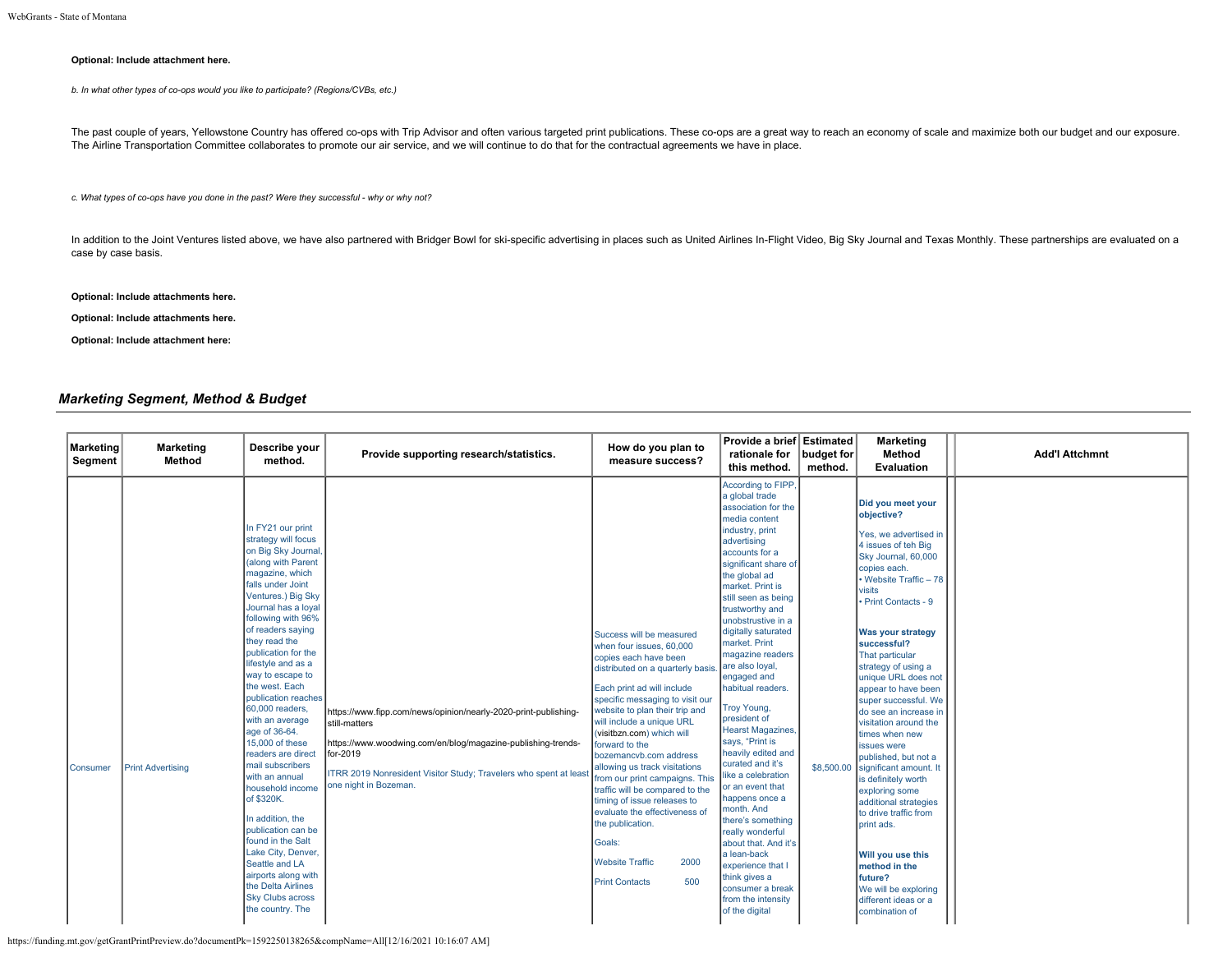|                 |                                   | content in Big Sky<br>Journal clearly<br>aligns with the<br><b>Bozeman lifestyle</b><br>with a strong focus<br>on outdoor<br>recreation.                                                                                                                                                                                                                                                                                                                                                                                                                                                                                                                                                                                                                                                                                                                                                                                                                                                                                                                                                                                                                                                                                                                                                                                                                                                                                                                                                                                                                                                                                                                                                      | world."<br>In 2019, 4%<br>(representing<br>plan their trip.<br>(ITRR 2019)<br>Nonresident<br><b>Visitor Study)</b>                                                                                                                                                                                                                                                                                                                                                                                                                                                                                                                                                                                                                                                                                                                                                                                                                                                                                             | 53,599 visitors) to<br><b>Bozeman reported</b><br>using print to help                                                                                                                                                                                                                                                                                 | strategies to create<br>more impact from<br>print ads. QR codes<br>have become much<br>more prevalent with<br>COVID so there is<br>more opportunity to<br>utilize them in print<br>ads.                                                                                                                                                                                                                                                                                                                                                                                                                                                                                                                                                                                                                                                                                                                                                                                  |                                                         |
|-----------------|-----------------------------------|-----------------------------------------------------------------------------------------------------------------------------------------------------------------------------------------------------------------------------------------------------------------------------------------------------------------------------------------------------------------------------------------------------------------------------------------------------------------------------------------------------------------------------------------------------------------------------------------------------------------------------------------------------------------------------------------------------------------------------------------------------------------------------------------------------------------------------------------------------------------------------------------------------------------------------------------------------------------------------------------------------------------------------------------------------------------------------------------------------------------------------------------------------------------------------------------------------------------------------------------------------------------------------------------------------------------------------------------------------------------------------------------------------------------------------------------------------------------------------------------------------------------------------------------------------------------------------------------------------------------------------------------------------------------------------------------------|----------------------------------------------------------------------------------------------------------------------------------------------------------------------------------------------------------------------------------------------------------------------------------------------------------------------------------------------------------------------------------------------------------------------------------------------------------------------------------------------------------------------------------------------------------------------------------------------------------------------------------------------------------------------------------------------------------------------------------------------------------------------------------------------------------------------------------------------------------------------------------------------------------------------------------------------------------------------------------------------------------------|-------------------------------------------------------------------------------------------------------------------------------------------------------------------------------------------------------------------------------------------------------------------------------------------------------------------------------------------------------|--------------------------------------------------------------------------------------------------------------------------------------------------------------------------------------------------------------------------------------------------------------------------------------------------------------------------------------------------------------------------------------------------------------------------------------------------------------------------------------------------------------------------------------------------------------------------------------------------------------------------------------------------------------------------------------------------------------------------------------------------------------------------------------------------------------------------------------------------------------------------------------------------------------------------------------------------------------------------|---------------------------------------------------------|
| <b>Consumer</b> | <b>Online/Digital Advertising</b> | Our programmatic<br>display advertising<br>campaign is used<br>for prospecting and<br>retargeting new<br>visitors, using a<br>balance of ads<br>reaching different<br>demographics at<br>varying points in<br>their purchasing<br>path. We use a<br>combination of<br>display ads, native<br>ads and video pre-<br>roll through<br>partnerships with<br>Sojern and<br>Madden Media.<br>This year, we plan<br>to use CVB funds<br>to run micro-<br>campaigns<br>targeted by<br>geography, age<br>and activities. Our<br>focus will be on<br>regional drive<br>markets: Montana,<br>North Dakota,<br>South Dakota,<br>Idaho, Wyoming,<br>Salt Lake City, and<br>Sojern's "The Future of Travel Advertising: The 2020 State of the<br>Spokane. We will<br>Industry Report" found that in 2019, 45% of the global ad spend<br>slowly add in<br>was on digital advertising, reinforcing that the medium provides a<br>targeted, direct-<br>strong ROI. (See attached report.)<br>flight markets that<br>have traditionally<br>https://www.forbes.com/sites/forbesagencycouncil/2020/01/09/15-<br>performed well<br>top-marketing-trends-that-may-impact-2020/#6cc45f7d6100<br>which include<br>Seattle, Denver,<br>Salt Lake City and<br>Minneapolis. We<br>will evaluate these<br>markets based on<br>how well they are<br>managing COVID-<br>19, the amount of<br>traffic we see from<br>Arrivalist data and<br>website traffic.<br>Other markets we<br>may consider<br>include Los<br>Angeles and San<br>Francisco, which<br>are also strong.<br>All media buys will<br>be done on a<br>quarterly basis to<br>maintain flexibility<br>and ensure we can<br>be nimble<br>throughout the<br>year. | Success will be measured by<br>number of website referrals,<br>along with data from Arrivalist,<br>showing how many visitors<br>both viewed our ads and<br>cost-effective<br>visited the area. This year we<br>channel for<br>also have access to Arrivalist's<br>A3 platform for our area<br>allowing us to view a sampling<br>to new and<br>of all visitors and not just the<br>ones who were tracked<br>through our impression pixels<br>and always<br>giving us a deeper<br>understanding of visitation<br>origination.<br>consistent<br>Goals: ** Due to the sudden<br>downturn in traffic due to<br>COVID-19, we have based our<br>goals on our 3-year averages.<br>gives us the<br>Overall Traffic 750,000<br>capability of<br>website visitors, 13% above 3-<br>vear average<br>go based on ad<br>effectiveness,<br>Digital Traffic 190,000<br>website visitors, 11% above<br>and current<br>our 3-year average<br>events.<br>Digital Contacts 1,700 new<br>contacts, 20% above our 3-<br>vear average | <b>Digital advertising</b><br>continues to be a<br>exposing our area<br>potential visitors.<br><b>Travelers today</b><br>are always online<br>searching for their<br>next trip. Having a<br>presence keeps<br>\$17,500.00<br>us top of mind as<br>they make their<br>decisions. Digital<br>advertising also<br>modifying as we<br>trends, seasonality | Did you meet your<br>objective?<br>Overall Traffic-<br>758,392 visits<br>Digital Traffic-<br>119,996 visits<br>Digital Contacts -<br>1705 contacts<br><b>Was your strategy</b><br>successful?<br>Our strategy was<br>successful in bringing<br>visitors back to the<br>website. Our paid<br>digital specific<br>campaigns fell short<br>of our numbers but<br>our social exceeded<br>our expectations. We<br>also saw slower<br>engagement early on<br>in FY21 and things<br>really ramped up as<br>we got into the spring<br>and summer. This is<br>true on both website<br>traffic and the data<br>from Arrivalist. It<br>seems consumer<br>confidence or comfort<br>level with COVID was<br>slow to come back.<br>Will you use this<br>method in the<br>future?<br>Yes, we will continue<br>to use a mix of digital<br>ads, display, native,<br>video pre-roll,<br>programmatic, etc. to<br>build awareness.<br>drive traffic, and drive<br>action on our<br>website. | Digital_StateoftheIndustry2020_report_sojern_012220.pdf |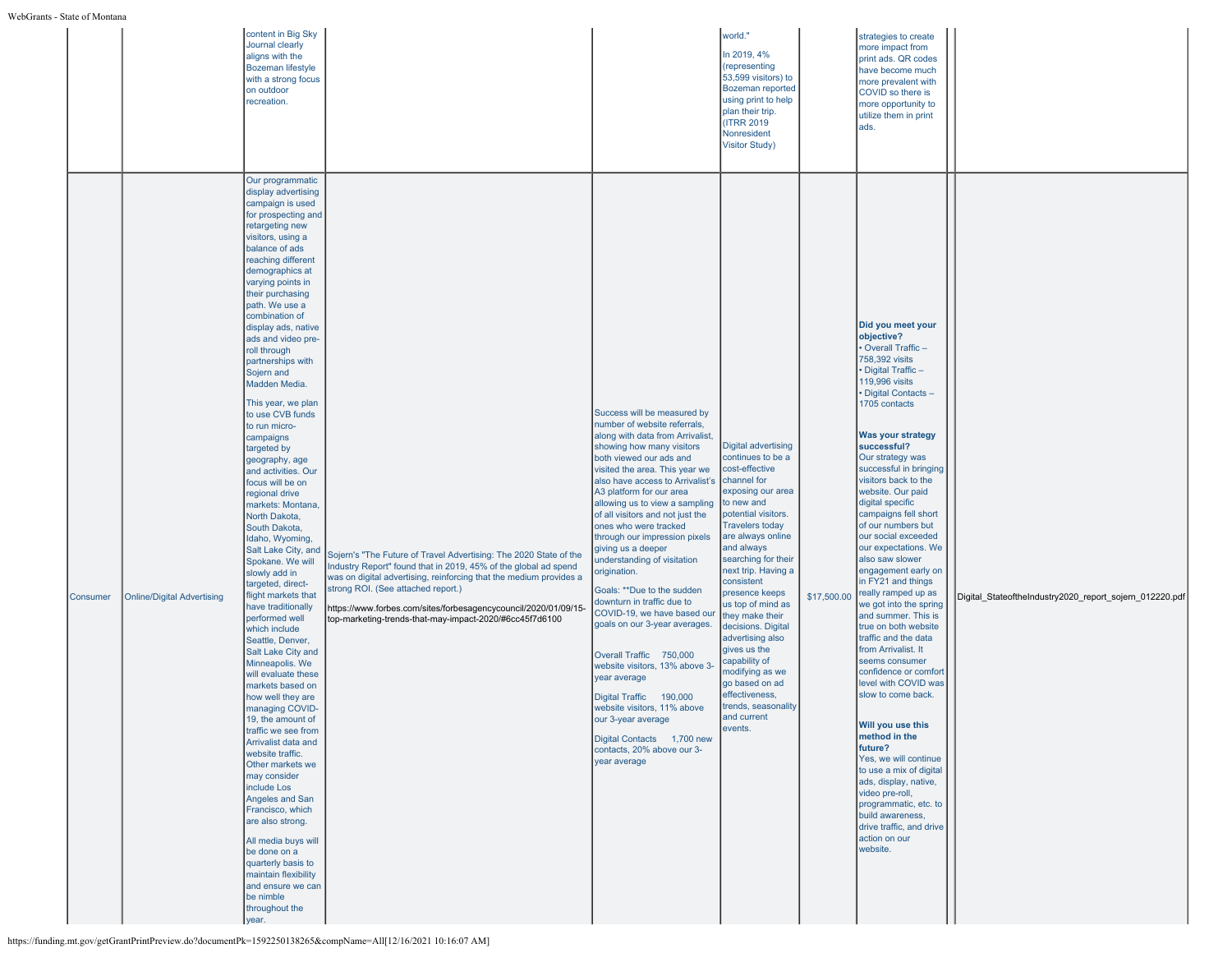|          |                     | TBID funds will<br>focus on top of the<br>funnel, awareness-<br>based marketing.<br>Social media, both                                                                                                                                                                                                                                                                                                                                                                                                                                                                                                                                                                                                                                                                                                                                                                                                                                                                                                                                                                                                                                                                                                                                                                                                                                                         |                                                                                                                                                                                                                                                                                                                                                                                                                                             |                                                                                                                                                                                                                                                                                                                                                                                                                                                                                                                                                                                                                                                                                                                                        |                                                                                                                                                                                                                                                                                                                                                                                                                                                                                                                                                                                                                                           |             |                                                                                                                                                                                                                                                                                                                                                                                                                                                                                                                                                                                                                                                                                                                                                                                                                                                                                                                                                                                                                                                                                                                                                                                                                                                                                                                                           |                                     |
|----------|---------------------|----------------------------------------------------------------------------------------------------------------------------------------------------------------------------------------------------------------------------------------------------------------------------------------------------------------------------------------------------------------------------------------------------------------------------------------------------------------------------------------------------------------------------------------------------------------------------------------------------------------------------------------------------------------------------------------------------------------------------------------------------------------------------------------------------------------------------------------------------------------------------------------------------------------------------------------------------------------------------------------------------------------------------------------------------------------------------------------------------------------------------------------------------------------------------------------------------------------------------------------------------------------------------------------------------------------------------------------------------------------|---------------------------------------------------------------------------------------------------------------------------------------------------------------------------------------------------------------------------------------------------------------------------------------------------------------------------------------------------------------------------------------------------------------------------------------------|----------------------------------------------------------------------------------------------------------------------------------------------------------------------------------------------------------------------------------------------------------------------------------------------------------------------------------------------------------------------------------------------------------------------------------------------------------------------------------------------------------------------------------------------------------------------------------------------------------------------------------------------------------------------------------------------------------------------------------------|-------------------------------------------------------------------------------------------------------------------------------------------------------------------------------------------------------------------------------------------------------------------------------------------------------------------------------------------------------------------------------------------------------------------------------------------------------------------------------------------------------------------------------------------------------------------------------------------------------------------------------------------|-------------|-------------------------------------------------------------------------------------------------------------------------------------------------------------------------------------------------------------------------------------------------------------------------------------------------------------------------------------------------------------------------------------------------------------------------------------------------------------------------------------------------------------------------------------------------------------------------------------------------------------------------------------------------------------------------------------------------------------------------------------------------------------------------------------------------------------------------------------------------------------------------------------------------------------------------------------------------------------------------------------------------------------------------------------------------------------------------------------------------------------------------------------------------------------------------------------------------------------------------------------------------------------------------------------------------------------------------------------------|-------------------------------------|
| Consumer | <b>Social Media</b> | organic and paid,<br>continues to be our<br>biggest driver of<br>website traffic. To<br>date in FY20, it<br>accounts for 29.5%<br>of all website<br>referrals as well as<br>45% of travel guide<br>downloads, In<br>FY21, we will be<br>pushing more of<br>our budget toward<br>social media and<br>increasing our<br>channels by adding<br>Pinterest boards<br>and paid Pinterest<br>ads along with<br>Facebook, Twitter<br>and Instagram.<br>Trends are moving<br>toward less noise,<br>more relevant,<br>meaningful<br>content, building<br>relationships and<br>engagement<br>through comments<br>and questions and<br>sharing User<br>Generated<br>Content.<br>Our content<br>strategy continues<br>to evolve as we<br>find clusters of<br>topics that garner<br>the most attention<br>and build on those<br>areas of interest.<br>Social media is our<br>main method of<br>supporting this<br>strategy. Our paid<br>social also allows<br>us nimbly test<br>messaging and<br>targeting in specific<br>markets.<br>Organically, we<br>utilize the hashtag<br>#OnlyinBozeman<br>to gather content<br>we share through<br>all social channels<br>and stories.<br>#TravelTipTuesday<br>offers visitors tips<br>for making their<br>travel experiences<br>easier and offers<br>local insights.<br>We will continue<br>our use of Stories<br>on both Instagram | https://www.hubspot.com/state-of-marketing/social-media-trends<br>https://sproutsocial.com/insights/social-media-trends/<br>https://www.inc.com/amanda-pressner-kreuser/4-new-social-<br>media-trends-you-need-to-know-for-2020.html<br>https://www.searchenginejournal.com/2020-social-media-<br>trends/342851/#close<br>https://www.hubspot.com/state-of-marketing/content-marketing<br>ITRR, Resident Visitors's Report, 2019 (attached) | In the last 3 years social media<br>has become an increasing<br>benefit to our success. We've<br>measured traffic, engagement<br>and travel guide downloads.<br>We've measured different<br>messaging, different markets,<br>different content, different<br>imagery and different landing<br>page experiences. Social<br>media is our testing ground to<br>try different things which we<br>learn from and bring to our<br>broader digital campaigns. Our<br>ultimate success and decision<br>making on social media lies in<br>the amount of traffic and travel<br>guide downloads.<br>Goals:<br>Social Traffic to website<br>175,000, 17% above 3-year<br>average<br>New contacts from social<br>3,000, 65% above 3-year<br>average | In FY20 we are<br>seeing an<br>increased number<br>of downloads and<br>requests for the<br>travel planner<br>through social<br>media channels.<br>In January, 2020,<br>we saw 1200<br>requests, the<br>largest number we<br>have seen yet.<br><b>TRR, non-</b><br>resident visitor<br>information study<br>in 2019 found 14%<br>of visitors<br>spending at least<br>one night in<br>Bozeman used<br>social media to<br>plan their trip, and<br>7% used social<br>media while on<br>their trip.<br>Social media is<br>the most cost-<br>effective,<br>personalized<br>means of<br>engaging with our<br>visitors and<br>potential visitors. | \$16,000.00 | Did you meet your<br>objective?<br>Social Traffic-<br>221,259 visits<br>Social Contacts -<br>1595<br>Was your strategy<br>successful?<br>Very successful on<br>driving traffic, but our<br>new contact numbers<br>didn't reach our<br>expectation. One<br>thing we've identified<br>in our social strategy<br>is that whenever we<br>drive people to our<br><b>Travel Guide landing</b><br>page, we get an<br>instant spike in new<br>contacts but a high<br>bounce rate. When<br>we drive people<br>engaging content, we<br>get great<br>engagement but not<br>as many Travel<br>Guide downloads.<br>So, we try to vary our<br>approach to get the<br>best of both<br>objectives.<br>Also, in FY21, we<br>really leaned on<br>social hard at the<br>beginning of the year<br>when we weren't<br>getting as much<br>traffic from digital ads<br>or search engine. As<br>our search engine<br>traffic started to grow<br>substantially, we<br>weren't as dependent<br>on social to drive<br>traffic. Which also fit<br>our budget as we<br>focus more of our<br>budget in the winter<br>to grow visitation that<br>time of year.<br>Will you use this<br>method in the<br>future?<br>Yes, social media<br>has been a huge<br>driver for use and<br>continues to be one<br>of our strengths. Our<br>audiences have been<br>shifting on each | 486570612.0.17641400.1587404467.pdf |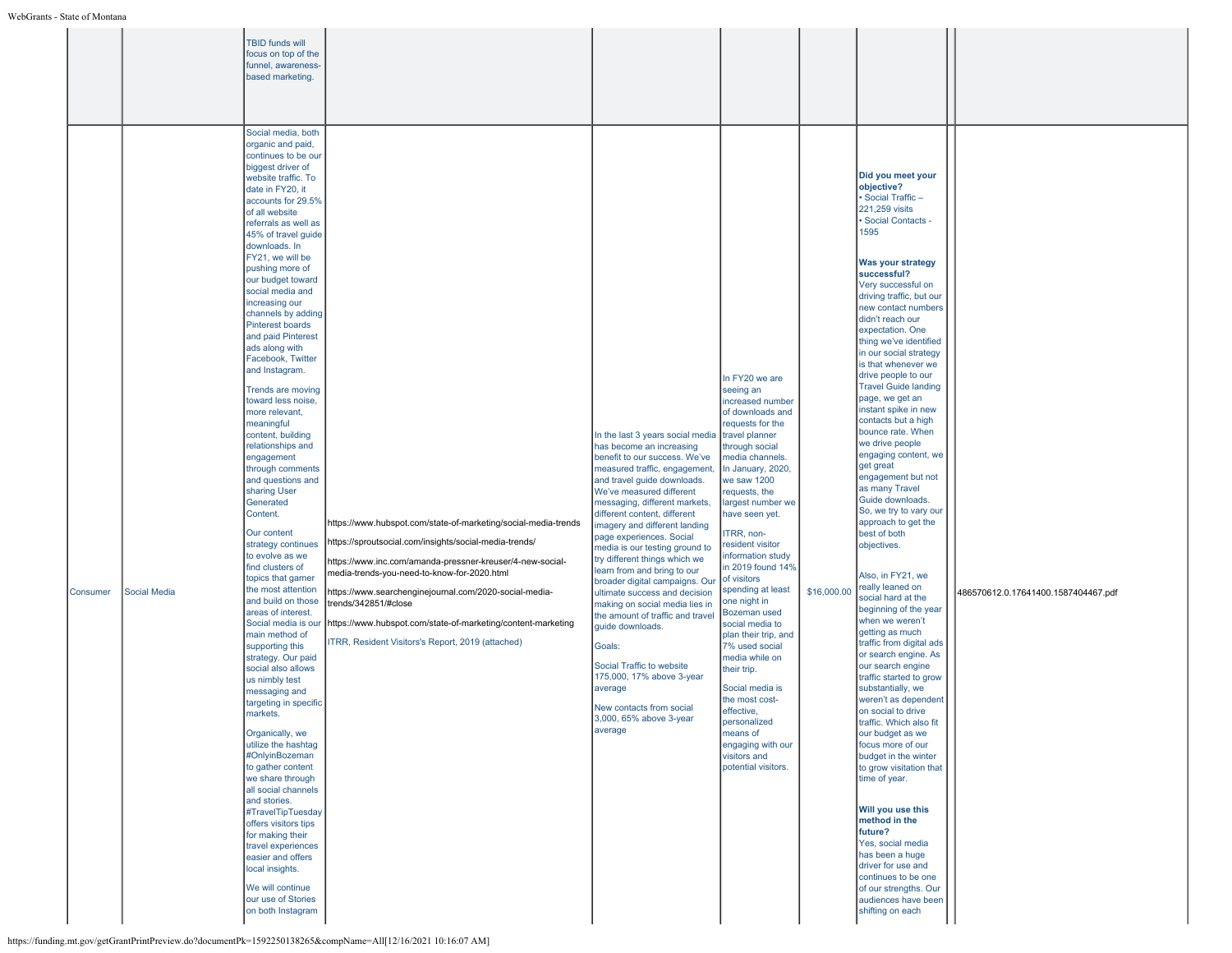|          |                              | and Facebook. An<br>article in Inc., "4<br><b>New Social Media</b><br><b>Trends You Need</b><br>to Know for 2020,"<br>notes that 1/3 of<br>the most-watched<br>stories are from<br>brands.                                                                                                                                                                                                                                                                                                                                                                                          |                                                                                                    |                                                                   |                                                                                                                                                                                                                                                                                 |             | platform, but we've<br>tried to adapt and<br>explore new social<br>platforms and<br>strategies to continue<br>to evolve our<br>approach.                                                                                                                                                                                                                                                                                                                                                                                                                                                                                                                                                                                                                                                                                                                                                                                                                                                                                                                                                                                               |  |
|----------|------------------------------|-------------------------------------------------------------------------------------------------------------------------------------------------------------------------------------------------------------------------------------------------------------------------------------------------------------------------------------------------------------------------------------------------------------------------------------------------------------------------------------------------------------------------------------------------------------------------------------|----------------------------------------------------------------------------------------------------|-------------------------------------------------------------------|---------------------------------------------------------------------------------------------------------------------------------------------------------------------------------------------------------------------------------------------------------------------------------|-------------|----------------------------------------------------------------------------------------------------------------------------------------------------------------------------------------------------------------------------------------------------------------------------------------------------------------------------------------------------------------------------------------------------------------------------------------------------------------------------------------------------------------------------------------------------------------------------------------------------------------------------------------------------------------------------------------------------------------------------------------------------------------------------------------------------------------------------------------------------------------------------------------------------------------------------------------------------------------------------------------------------------------------------------------------------------------------------------------------------------------------------------------|--|
| Consumer | <b>Opportunity Marketing</b> | Our opportunity<br>marketing budget<br>is an allocation to<br>be able to leverage<br>unforeseen<br>partnerships and<br>opportunities as<br>they arise. This<br>budget allocation<br>gives us the ability<br>to be agile and add<br>in promotions<br>based on time and<br>circumstance. All<br>partnerships are<br>evaluated to<br>ensure they are<br>consistent with our<br>overarching goals.<br>Due to unforseen<br>circumstances due<br>to COVID-19, we<br>have increased this<br>budget from prior<br>years in order to<br>remain nimble as<br>we progress<br>through the year. | https://opentextbc.ca/projectmanagement/chapter/chapter-12-<br>budget-planning-project-management/ | Success is defined by<br>supporting Voices of Montana<br>Tourism. | Contingency<br>reserves are a<br>standard part of<br>the budgeting<br>process.<br>Throughout the<br>year, vendors and<br>other travel<br>partners present<br>opportunities and<br>ideas that may be<br>time-sensitive.<br>This budget allows<br>us to participate<br>as needed. | \$10,000.00 | Our FY21<br>Opportunity<br>Marketing funds were<br>used to support<br>Voices of Montana<br>Tourism (Voices), a<br>non-profit group<br>focused on education<br>and outreach to<br>share the story about<br>the immense value of<br>tourism in Montana.<br>Through media<br>relations, community<br>presentations and<br>business outreach,<br>Voices educates the<br>public to increase<br>understanding and<br>support for tourism.<br>Did you meet your<br>objective?<br>Yes, as Montana was<br>inundated with<br>visitors in FY21,<br>Voices was even<br>more important to<br>combat public<br>perceptions related to<br>influx of visitors.<br><b>Was this strategy</b><br>successful?<br>Yes. Between July 1,<br>2020, and June 30,<br>2021, Voices:<br>• Utilized<br>digital media<br>to<br>communicate<br>industry<br>updates and<br>events to<br>stakeholder<br>group of 460.<br>Also<br>maintained<br>social media<br>channels<br>across<br>Facebook<br>and Twitter.<br>• Hosted 8<br>community<br>business<br>education<br>roundtables<br>bringing<br>together<br>business<br>leaders and<br>policy<br>makers.<br>Starting in |  |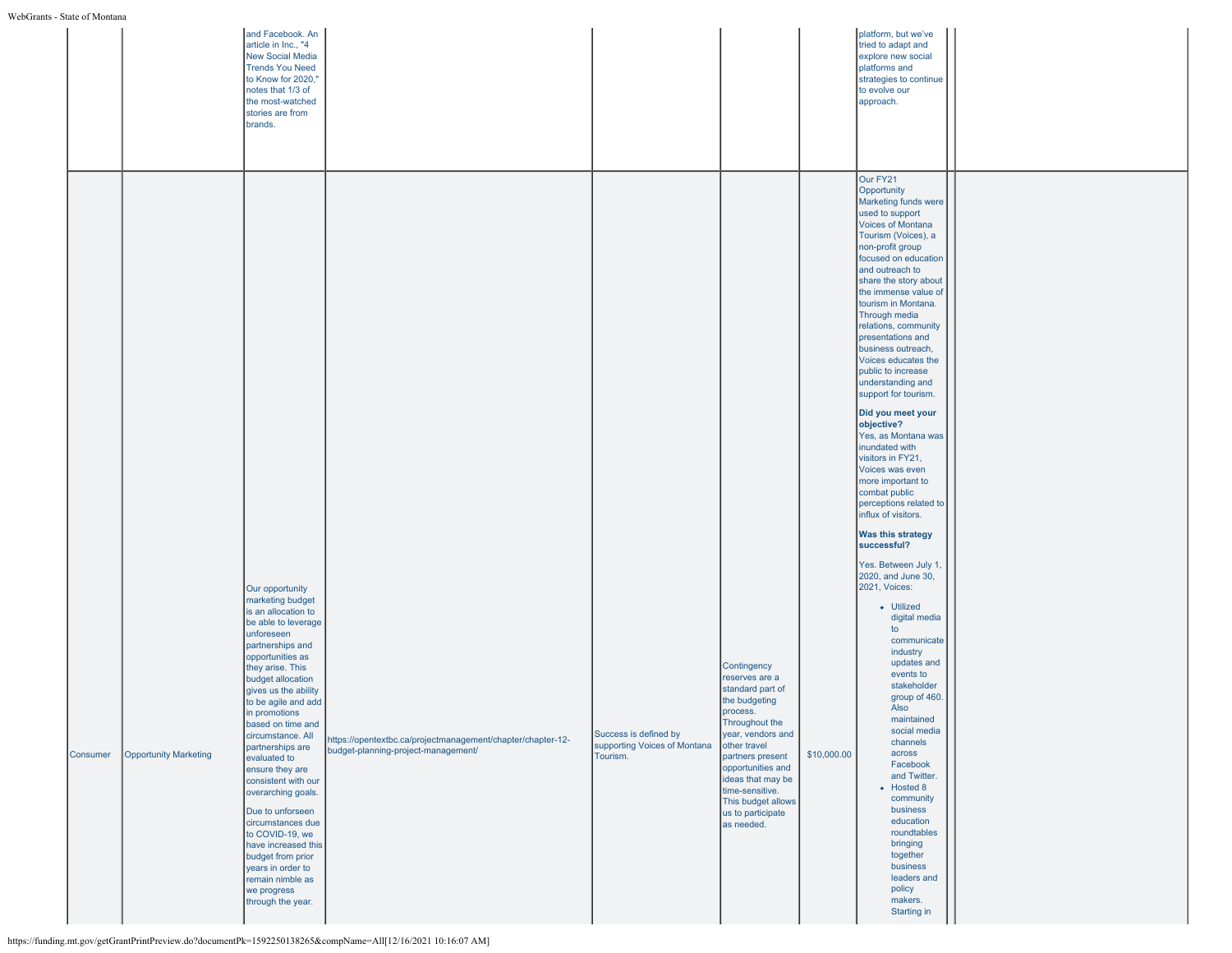|  |                                                                                                                                                                                                                                                                                                                                                                                                                                                                                                       |                                                                  |                                                                                     |                                                                                                     | early 2021,<br>hosted<br>weekly<br>outreach and<br>education<br>meetings<br>bringing<br>together over<br>100 partners.<br>• Provided<br>educational<br>programs<br>illustrating<br>the value of<br>the visitor<br>upon<br>request.<br>As a partner, the<br>Bozeman CVB also<br>has a presence and a<br>link on the Voices of<br>Montana Tourism<br>website.<br>Will you continue to<br>use this method in<br>the future?<br>Yes, we will continue<br>to support Voices as<br>it is an effective and<br>efficient means of<br>outreach, partner<br>support and<br>advocacy for tourism<br>in Montana.                                                                                                                                                                                                                                                                              |  |
|--|-------------------------------------------------------------------------------------------------------------------------------------------------------------------------------------------------------------------------------------------------------------------------------------------------------------------------------------------------------------------------------------------------------------------------------------------------------------------------------------------------------|------------------------------------------------------------------|-------------------------------------------------------------------------------------|-----------------------------------------------------------------------------------------------------|-----------------------------------------------------------------------------------------------------------------------------------------------------------------------------------------------------------------------------------------------------------------------------------------------------------------------------------------------------------------------------------------------------------------------------------------------------------------------------------------------------------------------------------------------------------------------------------------------------------------------------------------------------------------------------------------------------------------------------------------------------------------------------------------------------------------------------------------------------------------------------------|--|
|  | Join Ventures have<br>become the bulk of<br>our marketing mix<br>and consist of<br>three main<br>partnerships:<br>MTOTBD Joint<br>Venture program,<br>Yellowstone<br>Country regional<br>partner<br>cooperatives, and<br>the Airline<br>Transportation<br>Committees:<br>partnerships with<br>Yellowstone<br>Country, Bozeman<br>CVB, Big Sky CVB,<br>Belgrade CVB, Big<br>Sky Resort,<br><b>Yellowstone Club</b><br>and Lone Mountain<br>Land Companies.<br>This year, we are<br>funneling a greater | percentage of our https://jgdb.com/business/marketing/marketing- | Success will be determined by<br>supporting Joint Ventures<br>projects with the Air | <b>Joint Ventures</b><br>provide an<br>economy of scale,<br>allowing us to gain<br>broader exposure | Did you meet your<br>objective?<br>Visits to Website -<br>No, without the<br>State's JV program<br>and reduced<br>offerings from<br>Yellowstone Country,<br>we were unable to<br>drive the traffic we<br>were hoping to.<br>Airline Marketing -<br>Yes, through are<br>partnership with the<br>Bozeman/Gallatin<br>Valley TBID and the<br><b>Airline Marketing</b><br>Group, we have had<br>a very successful<br>year in attracting new<br>flights and filling<br>those flights with<br>visitors. With the<br>addition of Southwest<br>Airlines and<br>numerous added<br>flights from existing<br>carriers, FY21 was a<br>great year for airline<br>marketing in<br>Bozeman.<br>Was your strategy<br>successful?<br>Our airline marketing<br>partnership has been<br>very successful and a<br>great use of JV<br>dollars. It's hard to<br>deny the impact<br>those funds have had |  |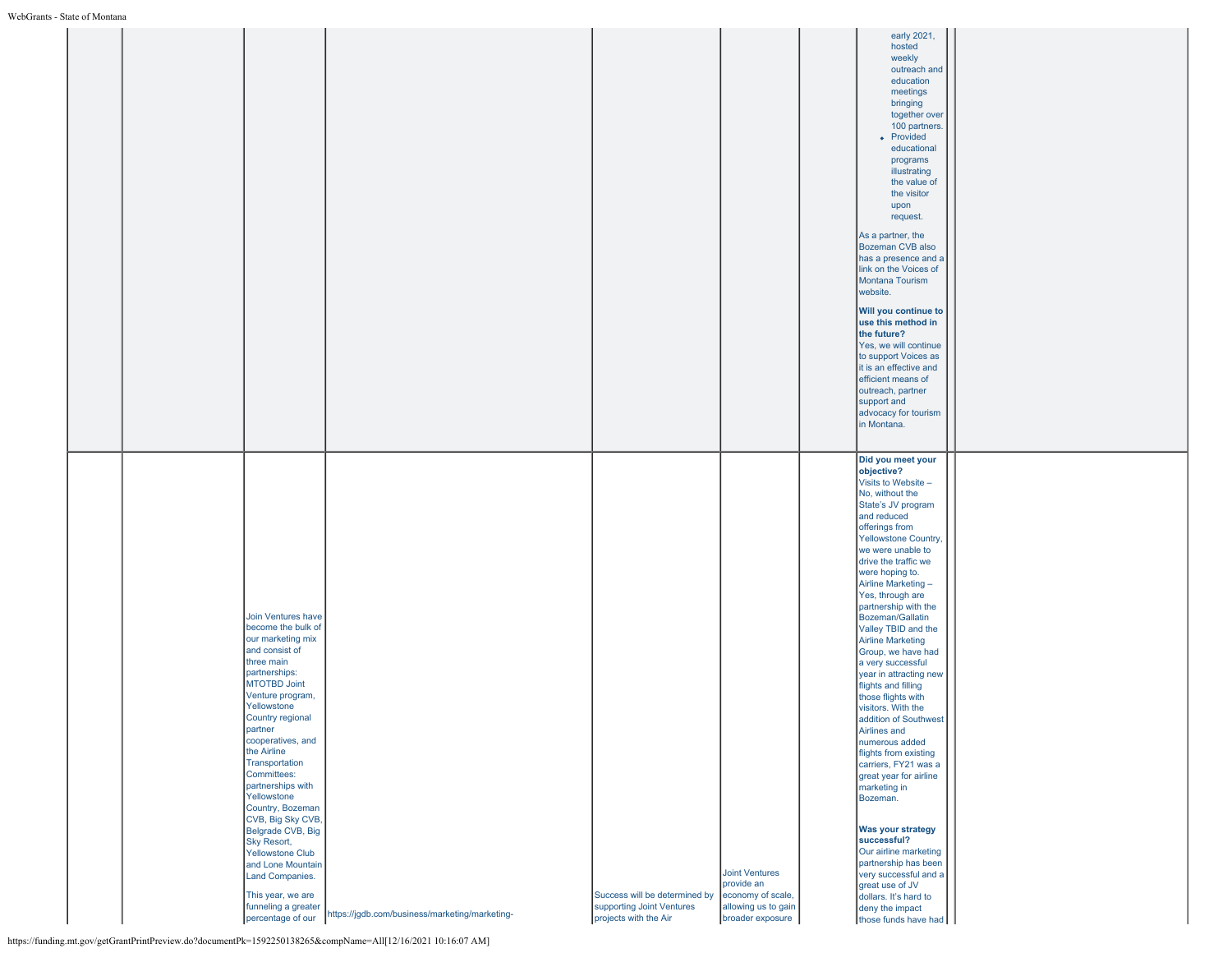| Consumer | Joint Ventures | marketing dollars<br>to these programs.<br>We will be<br>participating in the<br>Sojern and Parent<br>Magazines through<br>MTOTBD, Trip<br>Advisor and any<br>potential print co-<br>ops with<br>Yellowstone<br>Country, and the<br>Airline<br>Transporation<br>Committee has<br>negotiated<br>contracts to<br>support the<br>Allegiance flight to<br>Nashville and Sun<br>Country to<br>Minneapolis. We<br>will also continue<br>to monitor and<br>work with Jet Blue<br>on their flights to<br><b>Boston and New</b><br>York City. | strategy/cooperative-marketing-an-inexpensive-marketing-<br>technique-benefits-peculiarities-examples | <b>Transportation Committee.</b><br>Airline marketing success will<br>be determined by flight<br>numbers being enough to<br>sustain the direct flights. | at a smaller<br>expense. These<br>partnerships also<br>build on one<br>another, giving our<br>area broader<br>brand recognition. | \$70,000.00 | on growing our<br>airport traffic and out<br>of state visitation.<br>FY21 presented a<br>significant challenge<br>with our other JV<br>strategies because<br>the opportunities<br>were very limited. We<br>ended trying to find<br>other ways to spend<br>those funds in areas<br>where we were<br>seeing success, like<br>social media.<br>Will you use this<br>method in the<br>future?<br>Yes, we will always<br>try and take<br>advantage of joint<br>venture programs to<br>expand our dollars<br>and make a bigger<br>impact. On the airline<br>marketing we have<br>pretty much attracted<br>all of the major<br>airlines to Bozeman<br>at this point, so now<br>our strategy shifts to<br>maintaining certain<br>routes or making<br>sure we can fill seats<br>on existing airlines.<br>The approach will<br>evolve but the use of<br>JV funds for airline<br>marketing will<br>remain. |  |
|----------|----------------|--------------------------------------------------------------------------------------------------------------------------------------------------------------------------------------------------------------------------------------------------------------------------------------------------------------------------------------------------------------------------------------------------------------------------------------------------------------------------------------------------------------------------------------|-------------------------------------------------------------------------------------------------------|---------------------------------------------------------------------------------------------------------------------------------------------------------|----------------------------------------------------------------------------------------------------------------------------------|-------------|-------------------------------------------------------------------------------------------------------------------------------------------------------------------------------------------------------------------------------------------------------------------------------------------------------------------------------------------------------------------------------------------------------------------------------------------------------------------------------------------------------------------------------------------------------------------------------------------------------------------------------------------------------------------------------------------------------------------------------------------------------------------------------------------------------------------------------------------------------------------------------------------------|--|
|          |                | For the past few<br>years, we have<br>seen strong results<br>from our ppc<br>advertising.                                                                                                                                                                                                                                                                                                                                                                                                                                            |                                                                                                       | Success will be determined<br>when our website traffic is back<br>to a normal average. We have<br>seen consistent growth year                           | PPC still remains<br>an important part                                                                                           |             | Did you meet your<br>objective?<br>• Organic traffic-<br>149,387 visits<br>· Search engine<br>contacts - 1507<br>contacts<br><b>Was your strategy</b><br>successful?<br>On webpage<br>marketing we have a<br>two-pronged strategy<br>of paid SEM or PPC<br>and content<br>marketing which<br>grows our organic<br>SEO. Over the years<br>we've seen our cost-<br>per-click numbers<br>increase which<br>decreases our overall<br>effectiveness of our<br>PPC campaigns. We<br>spend more and get<br>less, due to<br>increased<br>competition.<br>On the organic<br>search side, we saw                                                                                                                                                                                                                                                                                                          |  |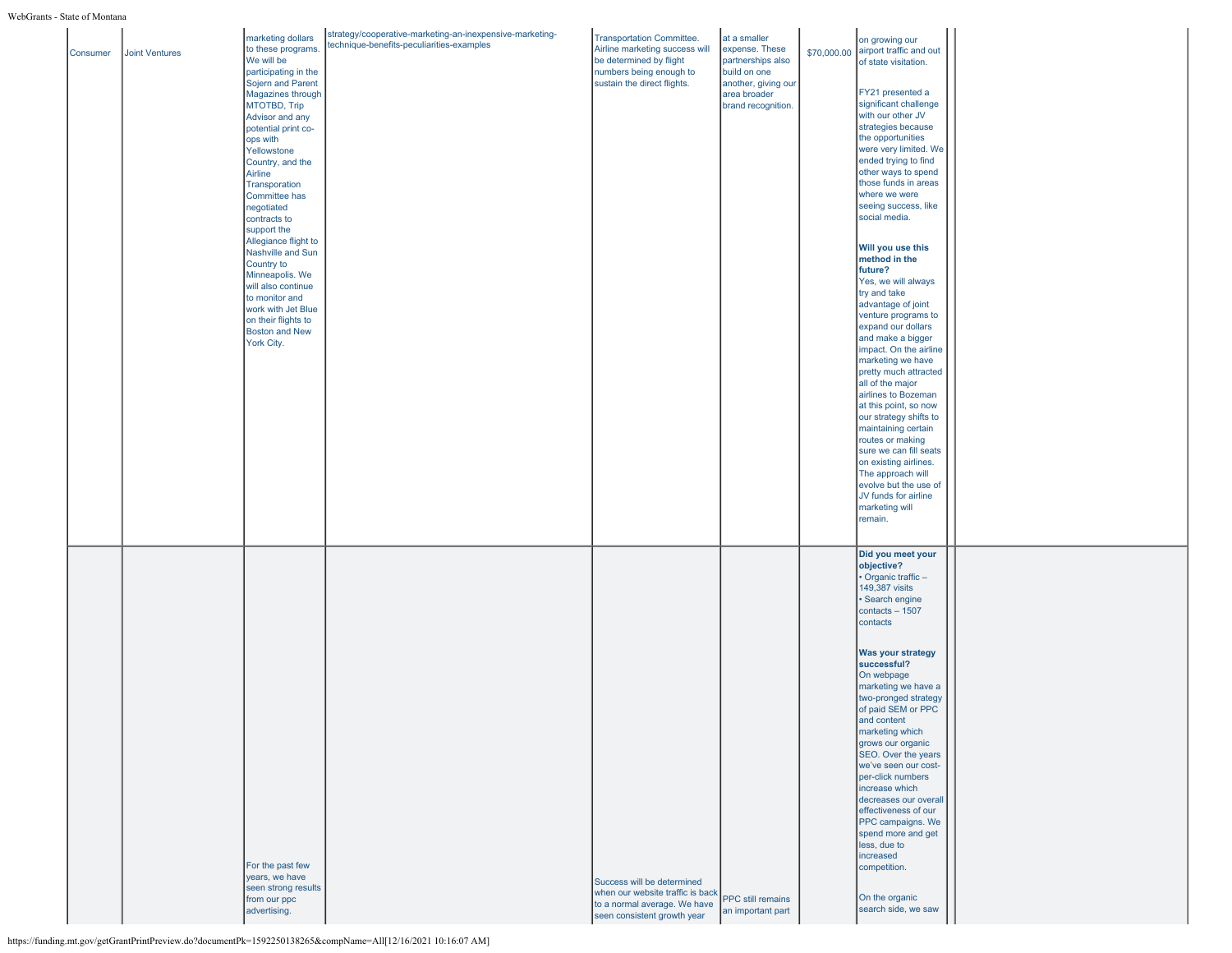| Consumer             | Webpage<br>Marketing/SEO/SEM                 | However, recently,<br>we have seen the<br>cpc going up (a<br>national trend) with<br>declining traffic. In<br>FY19, we saw<br>52,319 visits from<br>ppc. FY20 FYTD,<br>we have 19,779<br>visits from ppc.<br>Therefore, we are<br>slightly decreasing<br>this budget and re-<br>allocating it to Joint<br>Ventures. | https://www.singlegrain.com/pay-per-click-2/ppc-trends-2020/<br>https://www.thedrum.com/opinion/2020/01/07/ppc-trends-look-out-<br>2020                                                                                  | over year, and with the sudden<br>drop due to COVID-19, we are<br>basing our goals off of our<br>three year average.<br>Goals:<br><b>Organic Traffic</b><br>175,000, 17% above our 3-<br>year average<br><b>Search Engine Contacts</b><br>2,000, 20% above our 3-year<br>average | of our marketing<br>mix. We have<br>stayed ahead of<br>the curve with<br>automation in<br>bidding, and<br>consistently<br>conducting A/B<br>testing to ensure<br>our dollars are<br>being spent most<br>efficiently.                                                                                                                                      | \$13,000.00 | our rankings slowly<br>dropping in the last<br>year, so we have<br>been making some<br>concerted changes to<br>how we promote<br>content and develop<br>our on-page SEO. In<br>FY21 those efforts<br>paid off our rankings<br>and traffic came<br>back. Organic traffic<br>came roaring back at<br>record levels in the<br>Summer.<br>Will you use this<br>method in the<br>future?<br>Yes, through years of<br>consistent content<br>publishing, we've<br>been able to target<br>and own certain<br>keywords that drive a<br>lot of search engine<br>traffic. This has been<br>a staple of our<br>success and also<br>fuels our social<br>media strategies.<br><b>Utilizing SEM allows</b><br>us to identify search<br>trends and additional<br>topics to build<br>content around while<br>targeting keywords<br>we don't rank as well<br>for. This two-pronged<br>approach seems to<br>complement each<br>other very nicely. |  |
|----------------------|----------------------------------------------|---------------------------------------------------------------------------------------------------------------------------------------------------------------------------------------------------------------------------------------------------------------------------------------------------------------------|--------------------------------------------------------------------------------------------------------------------------------------------------------------------------------------------------------------------------|----------------------------------------------------------------------------------------------------------------------------------------------------------------------------------------------------------------------------------------------------------------------------------|-----------------------------------------------------------------------------------------------------------------------------------------------------------------------------------------------------------------------------------------------------------------------------------------------------------------------------------------------------------|-------------|--------------------------------------------------------------------------------------------------------------------------------------------------------------------------------------------------------------------------------------------------------------------------------------------------------------------------------------------------------------------------------------------------------------------------------------------------------------------------------------------------------------------------------------------------------------------------------------------------------------------------------------------------------------------------------------------------------------------------------------------------------------------------------------------------------------------------------------------------------------------------------------------------------------------------------|--|
| Marketing<br>Support | <b>TAC/Governor's Conference</b><br>meetings | <b>Budget allocation</b><br>for travel and<br>lodging to quarterly<br><b>Tourism Advisory</b><br><b>Council Meetings</b><br>and the annual<br>Governor's<br>Conference on<br>tourism.                                                                                                                               | https://www.talmundo.com/blog/5-reasons-to-attend-a-conference-<br>in-your-field<br>https://www.forbes.com/sites/forbesagencycouncil/2019/03/15/are-<br>industry-conferences-worth-attending-or-exhibiting/#1d75e19f6fda | This allocation will be<br>successful through the<br>attendance of all meetings and<br>conference, staying within the<br>allocated budget. Goal is to<br>bring back two ideas to<br>implement in our own FY22<br>strategy.                                                       | Attending the TAC<br>meetings per state<br>regulations, along<br>with the<br>Governor's<br>Conference keeps<br>us informed of<br>statewide<br>marketing efforts,<br>trends and<br>challenges, offers<br>unique ideas,<br>perspectives and<br>partnerships and<br>provides excellent<br>networking<br>opportunities with<br>other toursim<br>stakeholders. | \$1,000.00  | Did you meet your<br>objective?<br>Yes, while travel<br>funds were not<br>needed, we still<br>attended virtual TAC<br>meetings.<br><b>Was your strategy</b><br>successful?<br>Yes, we were able to<br>attend the meetings<br>virtually without<br>utilizing the budget.<br>Will you us this<br>strategy again?<br>Yes, once meetings<br>return to in-person,<br>we will need a travel<br>allocation to attend.                                                                                                                                                                                                                                                                                                                                                                                                                                                                                                                 |  |
|                      |                                              |                                                                                                                                                                                                                                                                                                                     |                                                                                                                                                                                                                          |                                                                                                                                                                                                                                                                                  |                                                                                                                                                                                                                                                                                                                                                           |             | Did you meet your<br>objective?<br>No funds were<br>expended in FY21 on<br>this method.                                                                                                                                                                                                                                                                                                                                                                                                                                                                                                                                                                                                                                                                                                                                                                                                                                        |  |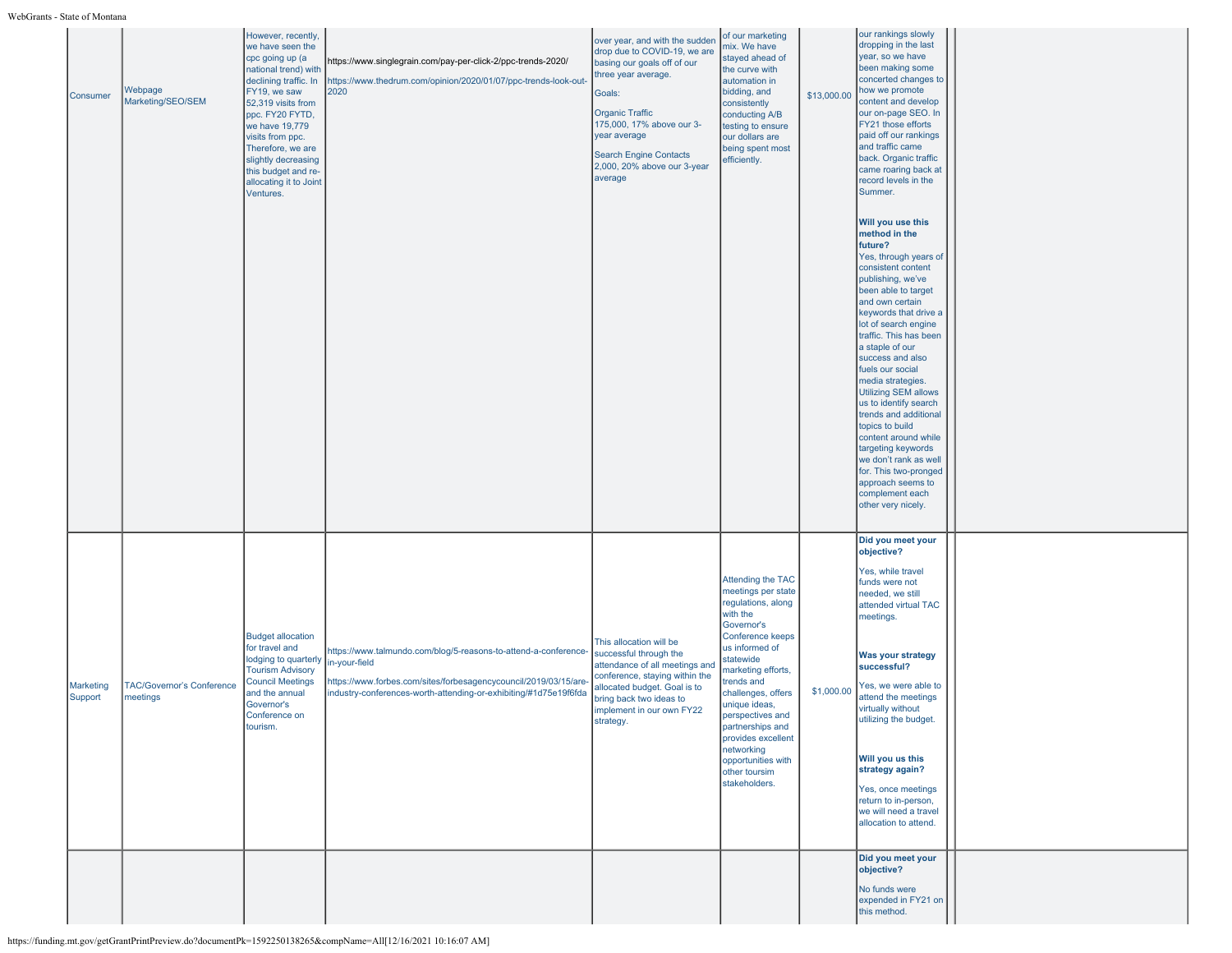| Marketing<br>Support | <b>Digital Asset</b><br>Management/Aquisition | <b>Budget allocation</b><br>for storing multi-<br>photos, video and<br>database contacts.       | media files such as https://blog.hubspot.com/sales/sales-asset-management                                                  | Success is determined by<br>maintaining all of our assets in<br>one organized area, creating<br>efficiencies in managing a<br>number of different campaigns. | Our multi-channel<br>approach involves<br>a rich library of<br>media which,<br>along with storage<br>of our database<br>contacts, requires<br>extra file storage.                                                                                                                                                                                                                                                                                                                                                                                    | \$500.00   | <b>Was your strategy</b><br>successful?<br>No.<br>Will you use this<br>method in the<br>future?<br>In FY22 we are<br>exploring tools that<br>will allow visitors or<br>meeting hosts to<br>access our digital<br>assets in a secure<br>location. In the past<br>we've utilized a<br>Drobox folder that is<br>shared upon request.<br>By using a service to<br>manage these<br>assets, this will<br>streamline our<br>approach and<br>maintain all sets in a<br>secure manner.                                                  |  |
|----------------------|-----------------------------------------------|-------------------------------------------------------------------------------------------------|----------------------------------------------------------------------------------------------------------------------------|--------------------------------------------------------------------------------------------------------------------------------------------------------------|------------------------------------------------------------------------------------------------------------------------------------------------------------------------------------------------------------------------------------------------------------------------------------------------------------------------------------------------------------------------------------------------------------------------------------------------------------------------------------------------------------------------------------------------------|------------|--------------------------------------------------------------------------------------------------------------------------------------------------------------------------------------------------------------------------------------------------------------------------------------------------------------------------------------------------------------------------------------------------------------------------------------------------------------------------------------------------------------------------------|--|
| Marketing<br>Support | <b>Marketing Plan Development</b>             | <b>Budget allocation</b><br>for agency services<br>in developing the<br>FY22 Marketing<br>Plan. | Why Do I Need a Marketing Plan?<br>https://www.business.gov.au/planning/marketing-plans/why-do-i-<br>need-a-marketing-plan | Marketing plan approved by<br><b>TAC and successfully</b><br>executed in FY22.                                                                               | Our marketing and<br>advertising is<br>contracted to an<br>outside agency<br>and freelance<br>contractors.<br>Without a paid<br>staff member to<br>oversee the<br>creation of the<br>marketing plan,<br>we invest in<br>outside services to<br>ensure a<br>consistent and<br>cohesive plan.<br>Over the years,<br>this consistency<br>has allowed us to<br>continously<br>monitor, track,<br>evaluate and<br>adjust our<br>marketing based<br>on what has been<br>effective in the<br>past, while<br>layering on new<br>trends and<br>opportunities. | \$5,500.00 | Did you meet your<br>objective?<br>Yes, the FY22<br>Marketing Plan was<br>approved by the TAC<br>and is currently in<br>place.<br>Was your strategy<br>successful?<br>Yes, building off of<br>our successes and<br>altering areas that<br>needed to be<br>reformed, we were<br>able to effectively<br>plan for our FY22<br>marketing.<br>Will you continue to<br>use this strategy?<br>Yes, rather than have<br>someone on staff<br>who handles this, we<br>utilize contracted<br>services to formulate<br>our plan each year. |  |
|                      |                                               |                                                                                                 |                                                                                                                            | Based on past year's                                                                                                                                         | Printed travel<br>guides are still<br>popular with our<br>visitors.<br>In FY19 we<br>distributed 55,000<br>guides via mail<br>and distribution to<br>regional CVB's in<br>MT, WY SD, ND,<br>and ID. In<br>addition, we<br>distribute to:<br>$\bullet$ 30 hotels<br>in                                                                                                                                                                                                                                                                                |            | Did you meet your<br>objective?<br>In FY21, we printed<br>60,000 copies of our<br>travel guide, and<br>distributed all of them<br>through Visitor<br>Information Centers,<br>the Bozeman Area<br>Chamber of<br>Commerce,<br>relocation and visitor                                                                                                                                                                                                                                                                             |  |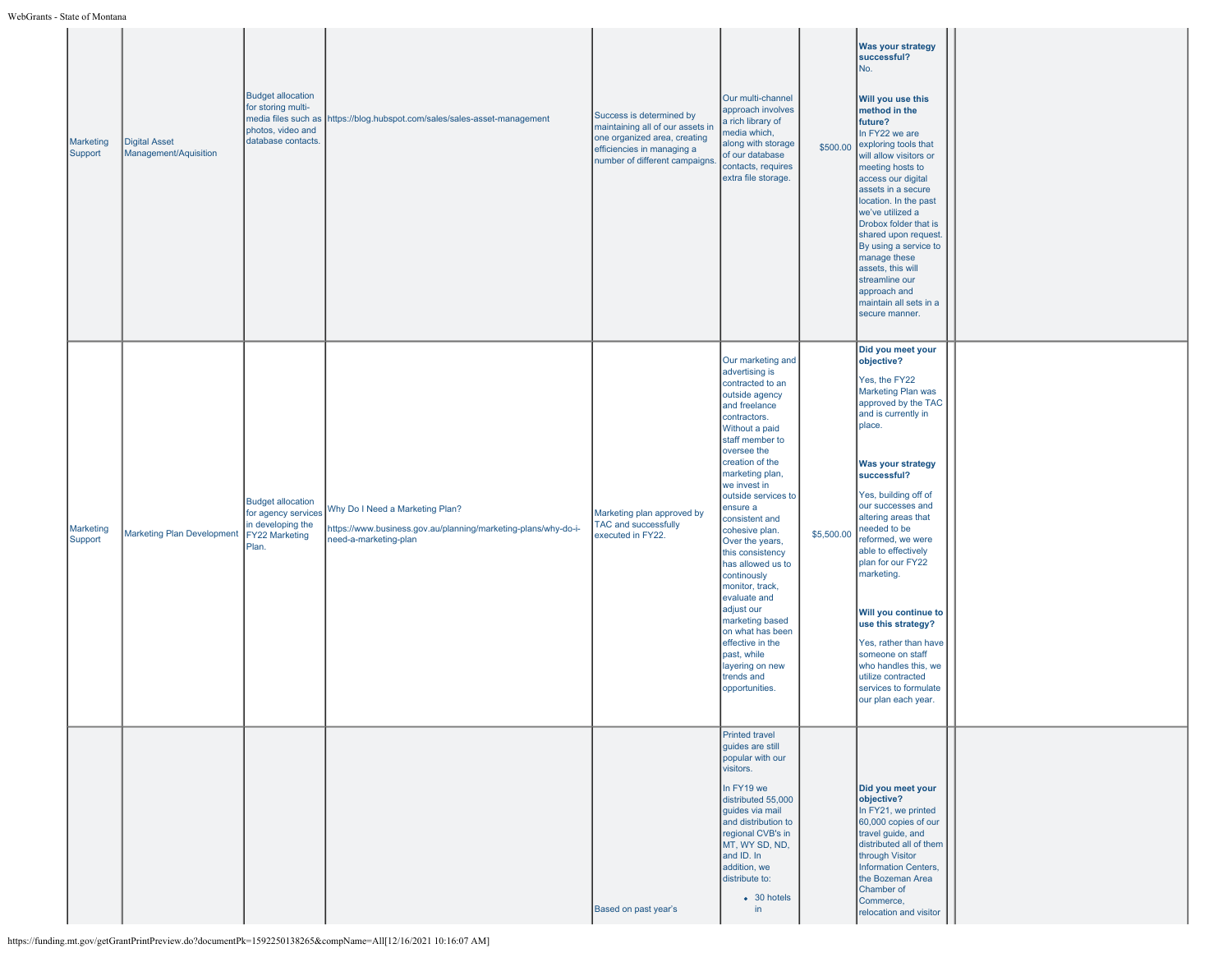| Marketing<br>Support | Fulfillment/Telemarketing/Call<br>Center | <b>Fulfillment costs for</b><br>mailing Visitor and<br><b>Relocation Guides.</b><br><b>Allocation includes</b><br>postage and<br>wages.                               | https://www.forbes.com/sites/garystoller/2018/02/20/so-you-<br>thought-travel-guidebooks-were-dead-guess-<br>again/#3dc5fb385810<br>https://www.telegraph.co.uk/travel/comment/travel-guidebook-<br>here-to-stay/ | distribution, we can project the<br>number of guides to be mailed<br>out. While we promote<br>electronic downloads of the<br>quide, many people still prefer<br>the printed publication. Our<br>success is measured by<br>accurately estimating the<br>number of guides we need to<br>print, not being left with too<br>many, or running short before<br>the next print date. | <b>Bozeman</b><br>• VIC at<br>Airport<br>• MT State<br><b>Rest Area</b><br>on 19 <sup>th</sup><br>Ave<br>• Bozeman<br>Chamber<br><b>VIC</b><br>• Downtown<br><b>Bozeman</b><br><b>VIC</b><br>Our electronic<br>downloads totalled<br>16,490 with 3,447<br>requests for<br>mailed copies.<br>In FY20, we<br>increased that<br>total to 60,000<br>copies based on<br>increased<br>requests from<br>travelers and other<br>tourism partners. | \$15,000.00 | requests, member<br>businesses, hotels<br>and motels and the<br>South 19th rest area<br><b>Was your strategy</b><br>successful?<br>Yes, our travel guide<br>continues to be<br>widely requested.<br>This year, the<br>number mailed was<br>up 31% over<br>projected postage<br>costs.<br>Will you use this<br>strategy again?<br>Yes, we will continue<br>to print our travel and<br>relocation guide, with<br>a higher budget for<br>postage costs.                     |  |
|----------------------|------------------------------------------|-----------------------------------------------------------------------------------------------------------------------------------------------------------------------|-------------------------------------------------------------------------------------------------------------------------------------------------------------------------------------------------------------------|-------------------------------------------------------------------------------------------------------------------------------------------------------------------------------------------------------------------------------------------------------------------------------------------------------------------------------------------------------------------------------|-------------------------------------------------------------------------------------------------------------------------------------------------------------------------------------------------------------------------------------------------------------------------------------------------------------------------------------------------------------------------------------------------------------------------------------------|-------------|--------------------------------------------------------------------------------------------------------------------------------------------------------------------------------------------------------------------------------------------------------------------------------------------------------------------------------------------------------------------------------------------------------------------------------------------------------------------------|--|
| Marketing<br>Support | Administration                           | The administration<br>budget includes<br>the overall costs of<br>doing business<br>including, wages,<br>office use,<br>equipment<br>purchases, and<br>other supplies. | https://smallbusiness.chron.com/percentage-budget-should-<br>administration-10342.html<br>https://www.investopedia.com/terms/a/administrative-budget.asp                                                          | Success is measured through<br>keeping our allocation of our<br>CVB administrative fees at or<br>below 20% of the total CVB<br>budget.                                                                                                                                                                                                                                        | The Bozeman<br><b>CVB</b> manages<br>several Visitor<br>Information<br>Centers with<br>staffing and<br>materials to<br>educate our<br>visitors when they<br>get to our area.<br>These personal<br>touchpoints serve<br>as a way to<br>educate visitors of<br>all there is to do,<br>keeping them in<br>our area longer<br>and helping them<br>have a rich<br>experience while<br>they are here.                                           | \$40,000.00 | Did you meet your<br>objective?<br>Yes, our<br>administrative tasks<br>were budgeted<br>accurately, and we<br>were able to stay<br>within budget.<br><b>Was your strategy</b><br>successful?<br>Yes, we were able to<br>effectively budget for<br>and keep our<br>administration costs<br>below 20% of our<br>budget.<br>Will you use this<br>strategy again?<br>Yes, we will continue<br>to keep our<br>administrative costs<br>at or below 20% of<br>the total budget. |  |
| Marketing<br>Support | Website/Internet<br>Development/Updates  | <b>Budget allocation</b><br>for website<br>maintenance and<br>updates.                                                                                                | https://www.3mediaweb.com/blog/effective-website-maintenance/<br>https://fingerprintmarketing.com/website-maintenance/                                                                                            | Success is measured by site<br>accuracy, functionality, and<br>relevant content.                                                                                                                                                                                                                                                                                              | Keeping a website<br>up to date, secure<br>and relevant is<br>vital for any<br>business. For<br>tourism entities,<br>the website is one<br>of the main tools<br>to introduce,<br>inform and move<br>people through the<br>trip planning<br>process.                                                                                                                                                                                       | \$500.00    | Did you achieve<br>your objective?<br>Yes, this money was<br>for a quarterly refresh<br>on the website,<br>adding and<br>subtracting member<br>business listings and<br>ensuring links work.<br><b>Was your strategy</b><br>successful?<br>Yes, websites need<br>ongoing maintenance<br>to ensure they are<br>accurate and<br>functional.<br>Will you use this<br>strategy again?<br>Yes, we will continue<br>to contract for this<br>service.                           |  |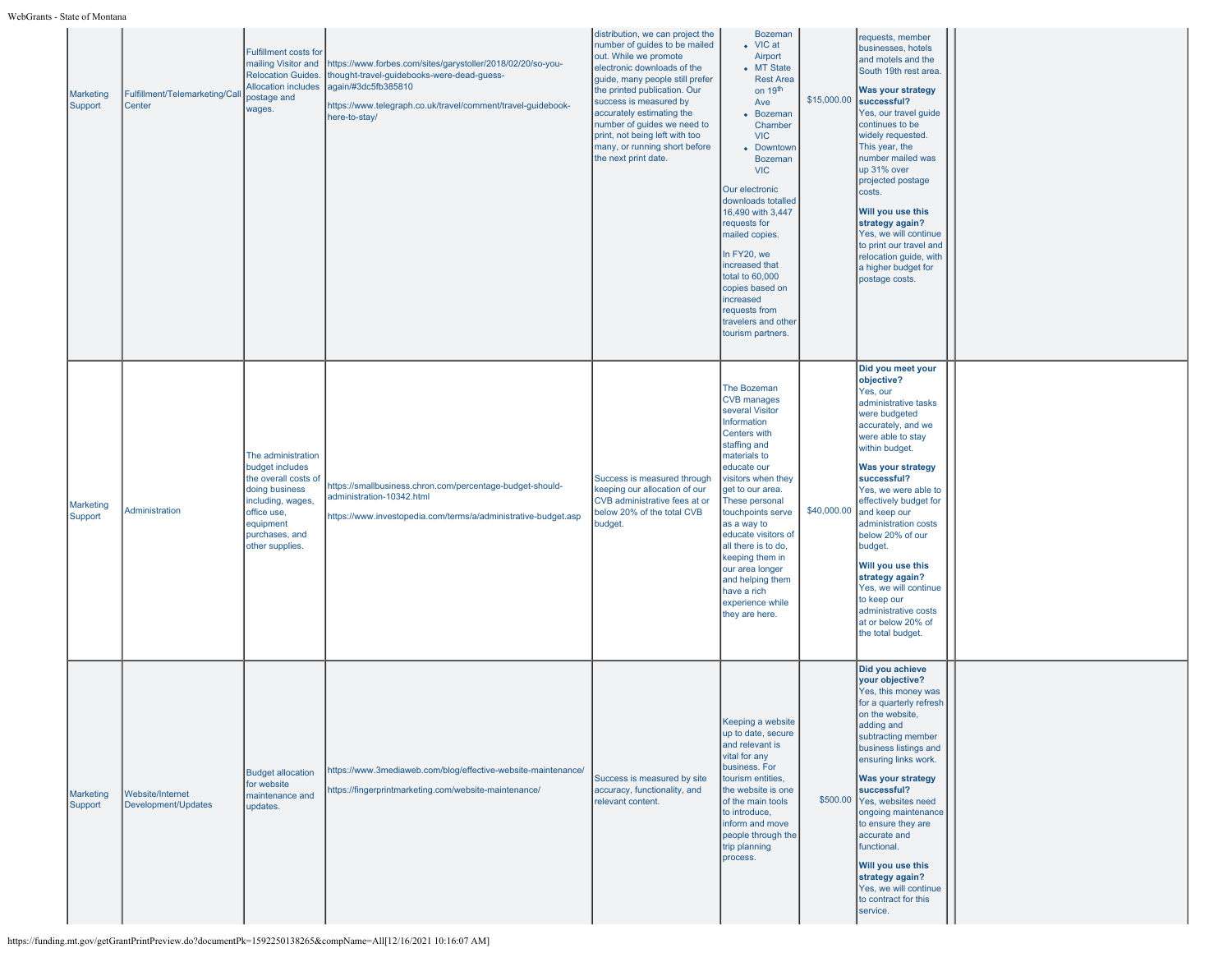| Publicity | <b>Fam Trips</b>    | Each year we<br>partner with<br>MTOTBD,<br>Yellowstone<br>Country, and<br>neighboring<br>toursim regions to<br>host FAM tours to<br>our area. These<br>tours are generally<br>a mix of traditional<br>journalists,<br>bloggers, and<br>social media<br>influencers and are<br>designed to have<br>the partipants<br>engage in various<br>activities<br>throughout the<br>area. These trips<br>also provide a<br>great way to build<br>our photo and<br>video library.                                                                                                                                                                                                                                                                                                                                                                                                                              | https://www.socialmediatoday.com/news/4-influencer-marketing-<br>trends-that-will-dominate-in-2020-infographic/570703/<br>https://www.bigcommerce.com/blog/influencer-marketing-<br>statistics/#conclusion<br>Social Media Trends for 2020, Talkwalker and HubSpot. (See<br>attached). | Success will be measured by<br>articles, social media exposure<br>and blogs written throughout<br>the year. | <b>Consumers are</b><br>relying more and<br>more on reviews<br>and<br>recommendations<br>from family,<br>friends and<br>influencers versus<br>broad based<br>marketing efforts.<br>Earned media as<br>well as influencer<br>marketing gives<br>visitors a first-<br>person account of<br>what it's like to<br>travel here,<br>lending a<br>credibility not<br>always present in<br>display<br>advertising. | \$3,000.00 | Did you achieve<br>your objective?<br>Yes, this year, we put<br>money into a FAM<br>tour for Southwest<br>Airlines to tour<br>Bozeman, Big Sky<br>and Belgrade and<br>visit several key<br>businesses.<br>Was your strategy<br>successful?<br>Yes, sixteen days<br>after the tour<br>Southwest Airlines<br>signed the contract to<br>fly in and out of<br>Bozeman.<br>Will you use this<br>strategy again?<br>Yes. Familiarization<br>tours are one of the<br>most effective ways<br>to show people the<br>beauty and value of<br>our area as a<br>destination.                                                                                                                                                                                                                                                                                                                                                                                                                              | SMT2020-A5-Booklet-v09(1).pdf |
|-----------|---------------------|----------------------------------------------------------------------------------------------------------------------------------------------------------------------------------------------------------------------------------------------------------------------------------------------------------------------------------------------------------------------------------------------------------------------------------------------------------------------------------------------------------------------------------------------------------------------------------------------------------------------------------------------------------------------------------------------------------------------------------------------------------------------------------------------------------------------------------------------------------------------------------------------------|----------------------------------------------------------------------------------------------------------------------------------------------------------------------------------------------------------------------------------------------------------------------------------------|-------------------------------------------------------------------------------------------------------------|------------------------------------------------------------------------------------------------------------------------------------------------------------------------------------------------------------------------------------------------------------------------------------------------------------------------------------------------------------------------------------------------------------|------------|----------------------------------------------------------------------------------------------------------------------------------------------------------------------------------------------------------------------------------------------------------------------------------------------------------------------------------------------------------------------------------------------------------------------------------------------------------------------------------------------------------------------------------------------------------------------------------------------------------------------------------------------------------------------------------------------------------------------------------------------------------------------------------------------------------------------------------------------------------------------------------------------------------------------------------------------------------------------------------------------|-------------------------------|
| Research  | Contracted Services | The Bozeman<br>CVB, in<br>cooperation with<br>the Gallatin Valley<br>TBID and the<br>Airline<br>Transportation<br>Committee plan to<br>contract research<br>services to better<br>understand the<br>best way to<br>position Bozeman<br>in our marketing.<br>With the growth of<br>the airport, we<br>want a clear<br>understanding of<br>where people are<br>coming from, what<br>are the driving<br>factors bringing<br>them here, and<br>how we can best<br>leverage our area<br>as a whole.<br>With the newly<br>expanded Gallatin<br>Valley TBID and<br>the increased<br>number of both<br>hotels and visitors,<br>this is an ideal time<br>to take the pulse of<br>our visitors to<br>make sure we are<br>making the most<br>efficient use of our<br>marketing funds.<br>Research also<br>gives us insight<br>into our<br>competitors and<br>provides a road<br>map for a growth<br>strategy. | https://bizfluent.com/about-6588545-importance-tourism-<br>research.html                                                                                                                                                                                                               | Hire research company,<br>develop methodology and<br>begin research.                                        | Successfully<br>completing a study<br>and using the<br>recommendations<br>to successfully<br>inform our<br>individual and<br>cooperative<br>marketing<br>strategies.<br>Implementation<br>could begin in late<br>FY21.                                                                                                                                                                                     |            | Did you achieve<br>your objective?<br>Yes, in FY21, we<br>contracted with<br><b>Destination Analysts</b><br>to conduct a<br><b>Bozeman Consumer</b><br><b>Sentiment Research</b><br>Study. Results were<br>presented in June<br>2021.<br><b>Was your strategy</b><br>successful?<br>Yes, the research<br>gave us in-depth<br>ideas for messaging<br>and targeting. The<br>study found that<br>while beautiful<br>scenery and the<br>outdoors were top<br>associations of<br>Bozeman, many<br>respondents also<br>noted, "nothing,"<br>when asked the<br>question. This tells us<br>there is room to<br>\$34,424.00 familiarize people<br>with the brand,<br>including local dining,<br>ease of access,<br>affordability, a<br>welcoming<br>atmosphere, and<br>iconic attractions.<br>This research<br>reinforced our<br>understanding of our<br>audiences while<br>identifying some<br>opportunities we can<br>explore to strengthen<br>our position<br>compared to similar<br>destinations. |                               |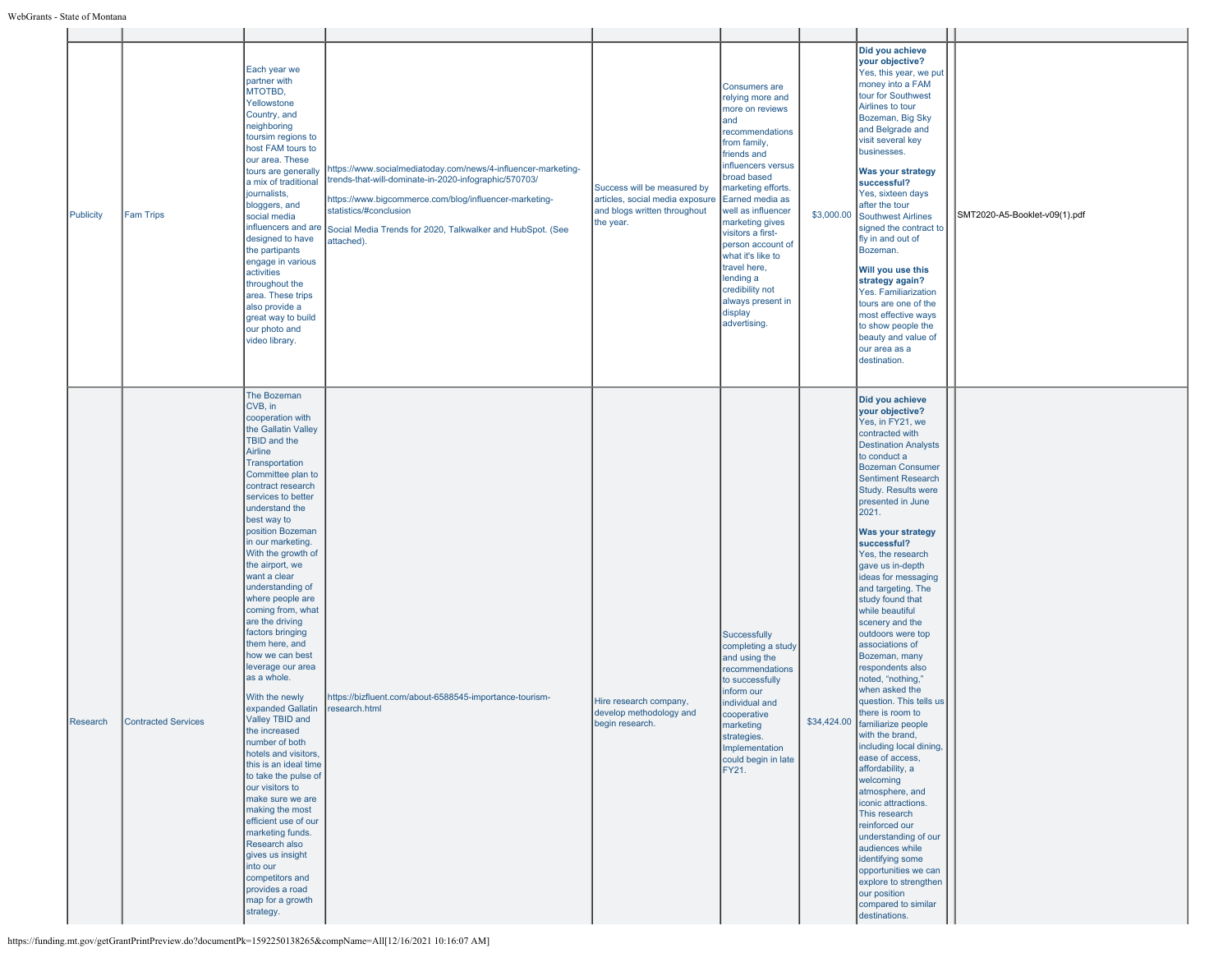|  | With the onset of<br>COVID-19,<br>understanding the<br>consumer<br>sentiments around<br>travel are going to<br>be more important<br>than ever. |  |              | Will you use this<br>strategy again?<br>Yes, we will continue<br>to invest in research<br>as needed to further<br>pinpoint our target<br>audiences and the<br>messages we tailor<br>to them. |  |
|--|------------------------------------------------------------------------------------------------------------------------------------------------|--|--------------|----------------------------------------------------------------------------------------------------------------------------------------------------------------------------------------------|--|
|  |                                                                                                                                                |  | \$234,924.00 |                                                                                                                                                                                              |  |

# *Markething Method Evaluation Attachments*

| <b>Attachment 1</b>  | Bozeman CVB FY21 evaluation- PIE CHARTS.V2.xlsx |  |  |
|----------------------|-------------------------------------------------|--|--|
| <b>Attachment 2</b>  |                                                 |  |  |
| <b>Attachment 3</b>  |                                                 |  |  |
| <b>Attachment 4</b>  |                                                 |  |  |
| <b>Attachment 5</b>  |                                                 |  |  |
| <b>Attachment 6</b>  |                                                 |  |  |
| <b>Attachment 7</b>  |                                                 |  |  |
| <b>Attachment 8</b>  |                                                 |  |  |
| <b>Attachment 9</b>  |                                                 |  |  |
| <b>Attachment 10</b> |                                                 |  |  |
|                      |                                                 |  |  |

# *Marketing Method Budget*

| <b>Marketing Segment</b> | <b>Marketing Method</b>               | Bed tax funded budget | Non bed tax funded budget (optional) |
|--------------------------|---------------------------------------|-----------------------|--------------------------------------|
| Consumer                 | <b>Print Advertising</b>              | \$8,500.00            | \$0.00                               |
| Consumer                 | <b>Online/Digital Advertising</b>     | \$17,500.00           | \$0.00                               |
| Consumer                 | Social Media                          | \$26,000.00           | \$0.00                               |
| Consumer                 | Webpage Marketing/SEO/SEM             | \$23,000.00           | \$0.00                               |
| Consumer                 | <b>Opportunity Marketing</b>          | \$13,000.00           | \$0.00                               |
| Consumer                 | <b>Joint Ventures</b>                 | \$91,200.00           | \$0.00                               |
| Consumer                 | Website/Internet Development/Updates  | \$500.00              | \$0.00                               |
|                          |                                       | \$179,700.00          | \$0.00                               |
| <b>Marketing Support</b> | Digital Asset Management/Aquisition   | \$500.00              | \$0.00                               |
| <b>Marketing Support</b> | TAC/Governor's Conference meetings    | \$1,000.00            | \$0.00                               |
| <b>Marketing Support</b> | <b>Marketing Plan Development</b>     | \$5,500.00            | \$0.00                               |
| <b>Marketing Support</b> | Fulfillment/Telemarketing/Call Center | \$25,124.00           | \$0.00                               |
| Marketing Support        | Administration                        | \$60,000.00           | \$0.00                               |
| <b>Marketing Support</b> | Research                              | \$34,424.00           | \$0.00                               |
|                          |                                       | \$126,548.00          | \$0.00                               |
| Publicity                | <b>Fam Trips</b>                      | \$3,000.00            | \$0.00                               |
|                          |                                       | \$3,000.00            | \$0.00                               |
|                          |                                       | \$309,248.00          | \$0.00                               |

# *Miscellaneous Attachments*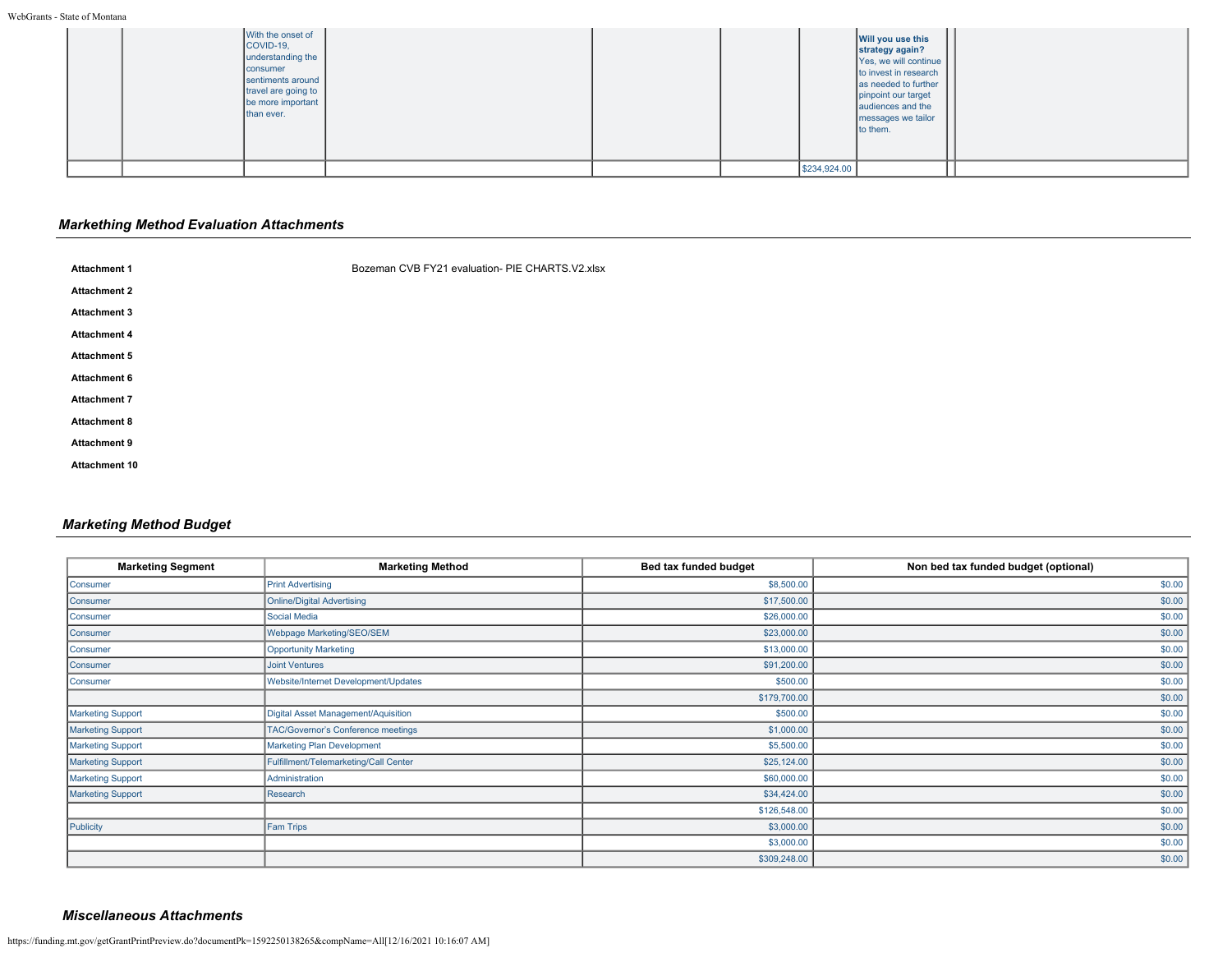| <b>Description</b>            | File Name                   | File Size<br>$\sim$ $\sim$ $\sim$ |
|-------------------------------|-----------------------------|-----------------------------------|
| BZN CVB FY21 Pie Charts<br>__ | FY21 - Budget Breakout.xlsx | 26 KB                             |

# *Reg/CVB Required Documents*

| Description                         | ™ile Name                                                      | File Size |
|-------------------------------------|----------------------------------------------------------------|-----------|
| Bozeman CVB FY21 Required Documents | BZN CVB FY21 RequiredDocuments.pdf<br>$\overline{\phantom{a}}$ | 2.5 MB    |